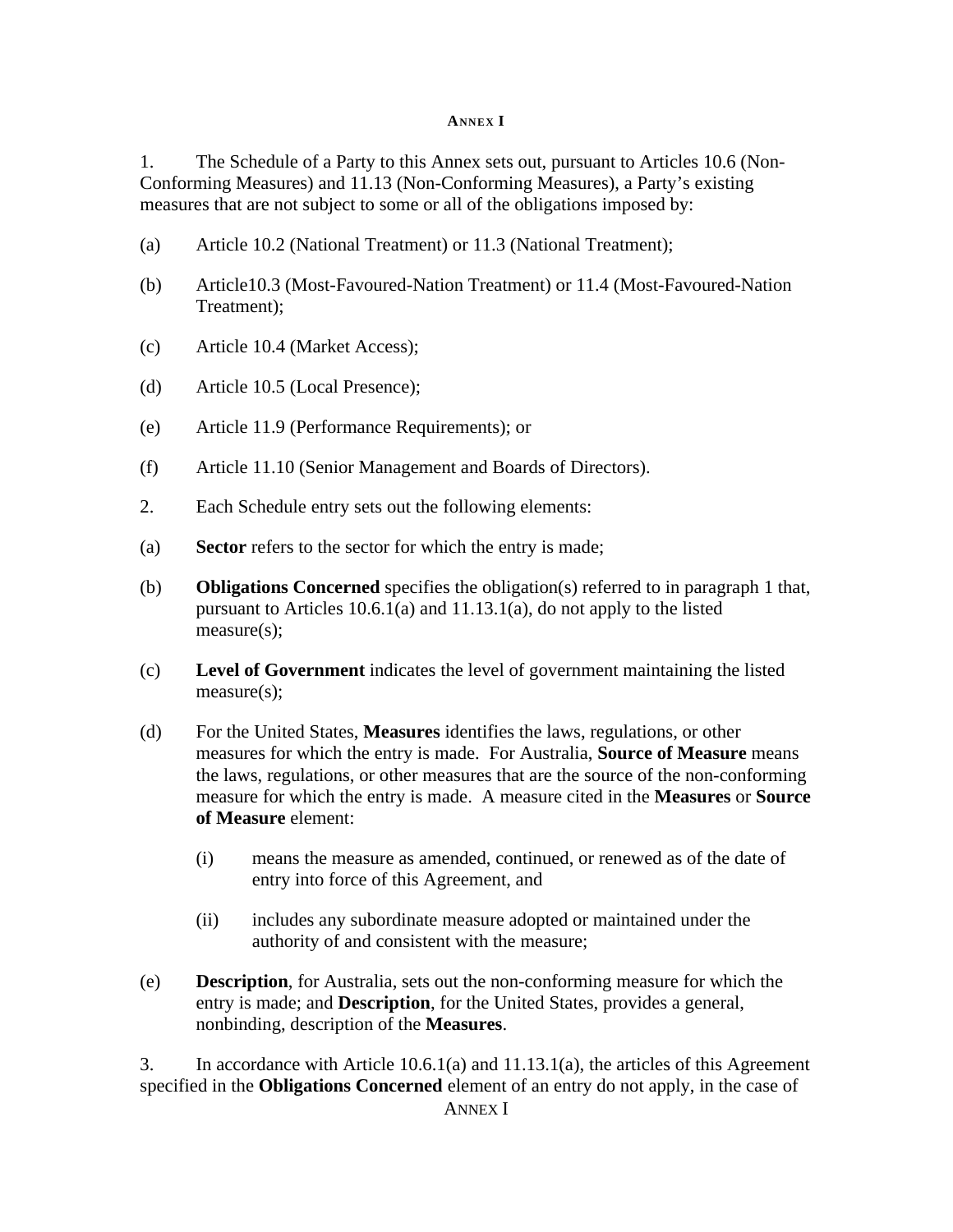Australia, to the non-conforming measure identified in the **Description** element of that entry or, in the case of the United States, to the law, regulation, or other measure identified in the **Measures** element of that entry. Local Presence and National Treatment are separate disciplines and a measure that is only inconsistent with Local Presence need not be reserved against National Treatment.

4. Where a Party maintains a measure that requires that a service supplier be a citizen, permanent resident, or resident of its territory as a condition to the supply of a service in its territory, a Schedule entry for that measure taken with respect to Article 10.2, 10.3, or 10.5 shall operate as a Schedule entry with respect to Article 11.3, 11.4, or 11.9 to the extent of that measure.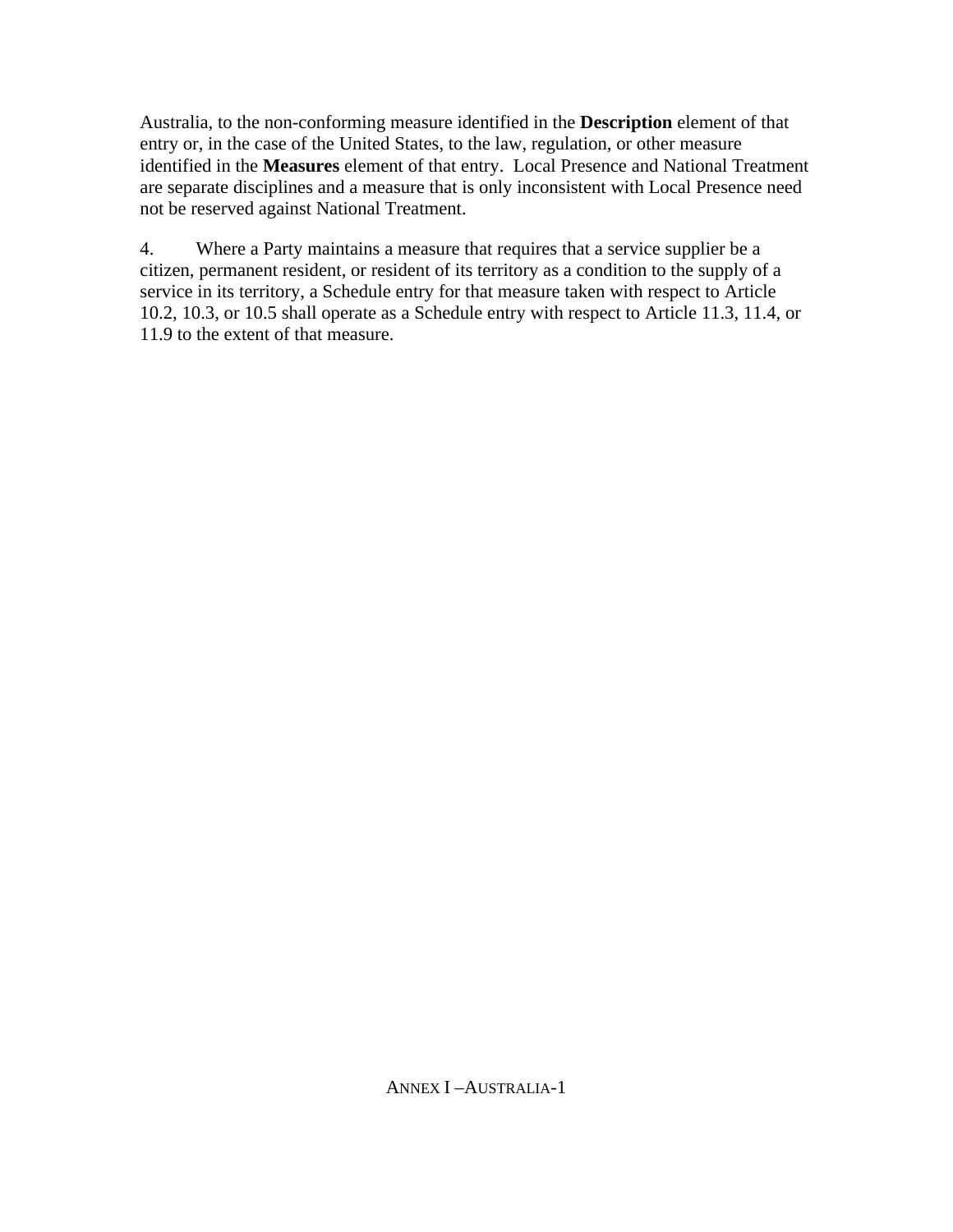# **ANNEX I SCHEDULE OF AUSTRALIA**

| Sector:                                 | <b>All Sectors</b>                                                                                                                                                                                                                              |
|-----------------------------------------|-------------------------------------------------------------------------------------------------------------------------------------------------------------------------------------------------------------------------------------------------|
| <b>Obligations</b><br><b>Concerned:</b> | National Treatment (Articles 10.2 and 11.3)<br>Most-Favoured-Nation Treatment (Articles 10.3 and 11.4)<br>Local Presence (Article 10.5)<br>Performance Requirements (Article 11.9)<br>Senior Management and Boards of Directors (Article 11.10) |
| Level of<br>Government:                 | Regional                                                                                                                                                                                                                                        |
| Source of<br><b>Measure:</b>            | All existing non-conforming measures at the regional level of<br>government.                                                                                                                                                                    |
| Description:                            | <b>Cross-Border Trade in Services and Investment</b>                                                                                                                                                                                            |
|                                         | All existing non-conforming measures at the regional level of<br>government.                                                                                                                                                                    |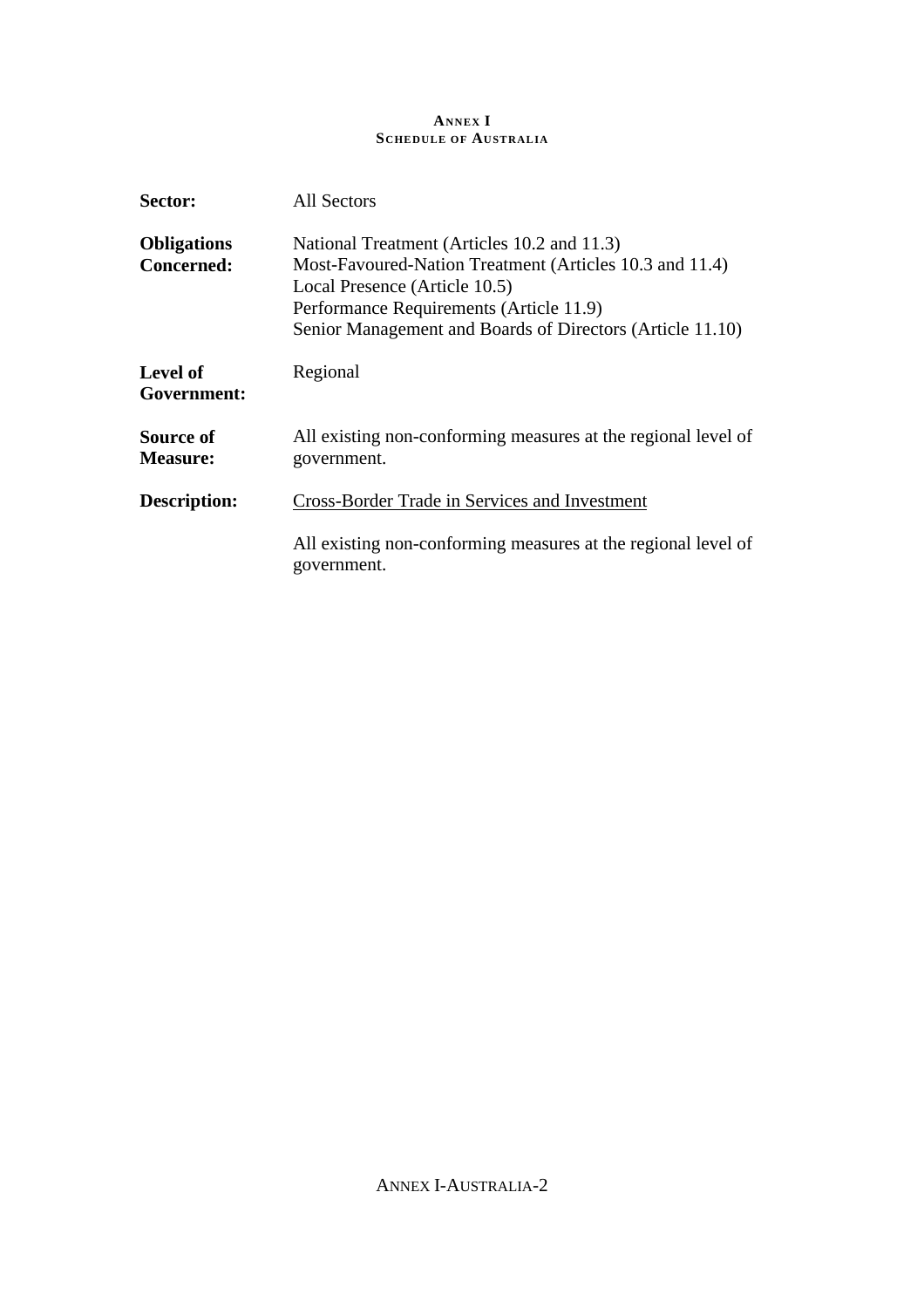| Sector:                                 | All Sectors                                                                                                                                                     |      |                                                                                                                                                                                                                                                                                                                                                     |
|-----------------------------------------|-----------------------------------------------------------------------------------------------------------------------------------------------------------------|------|-----------------------------------------------------------------------------------------------------------------------------------------------------------------------------------------------------------------------------------------------------------------------------------------------------------------------------------------------------|
| <b>Obligations</b><br><b>Concerned:</b> |                                                                                                                                                                 |      | National Treatment (Article 11.3)<br>Senior Management and Boards of Directors (Article 11.10)                                                                                                                                                                                                                                                      |
| Level of<br>Government:                 | Central                                                                                                                                                         |      |                                                                                                                                                                                                                                                                                                                                                     |
| Source of<br><b>Measure:</b>            |                                                                                                                                                                 |      | Australia's Foreign Investment Policy, which comprises the<br>Foreign Acquisitions and Takeovers Act 1975 (FATA);<br>Foreign Acquisitions and Takeovers Regulations 1989; Financial<br>Sector (Shareholdings) Act 1998 and Ministerial Statements on<br>foreign investment policy including the Treasurer's Press Release<br>No.28 of 9 April 1997. |
| <b>Description:</b>                     | Investment                                                                                                                                                      |      |                                                                                                                                                                                                                                                                                                                                                     |
|                                         | A. The following investments may be subject to objections by the<br>Australian Government and may also require notification to the<br>Government <sup>1</sup> : |      |                                                                                                                                                                                                                                                                                                                                                     |
|                                         | (a)                                                                                                                                                             |      | Investments by foreign persons <sup>2</sup> in existing <sup>3</sup> Australian<br>businesses in the media sector as follows:                                                                                                                                                                                                                       |
|                                         |                                                                                                                                                                 | (i)  | Direct (i.e., non-portfolio) investment irrespective<br>of size; and                                                                                                                                                                                                                                                                                |
|                                         |                                                                                                                                                                 | (ii) | Portfolio investments of 5 per cent or more;                                                                                                                                                                                                                                                                                                        |
|                                         | (b)                                                                                                                                                             |      | Investments by foreign persons in existing Australian                                                                                                                                                                                                                                                                                               |
|                                         |                                                                                                                                                                 |      | $1$ Foreign Acquisitions and Takeovers Act 1975 (FATA). Investments means activities covered by                                                                                                                                                                                                                                                     |

Part II of FATA or, where applicable, Ministerial statements on foreign investment policy. Funding arrangements that include debt instruments having quasi-equity characteristics will be treated as direct foreign investment.

(a) a natural person not ordinarily resident in Australia;

<sup>&</sup>lt;sup>2</sup> A **foreign person** means, as defined in section 5 of the FATA,:

<sup>(</sup>b) a corporation in which a natural person not ordinarily resident in Australia or a foreign corporation holds a controlling interest;

<sup>(</sup>c) a corporation in which 2 or more persons, each of whom is either a natural person not ordinarily resident in Australia or a foreign corporation, hold an aggregate controlling interest;

<sup>(</sup>d) the trustee of a trust estate in which a natural person not ordinarily resident in Australia or a foreign corporation holds a substantial interest; or

<sup>(</sup>e) the trustee of a trust estate in which 2 or more persons, each of whom is either a natural person not ordinarily resident in Australia or a foreign corporation, hold an aggregate substantial interest.

<sup>&</sup>lt;sup>3</sup> For the purposes of this entry, **existing** means in existence at the time the investment is proposed or made.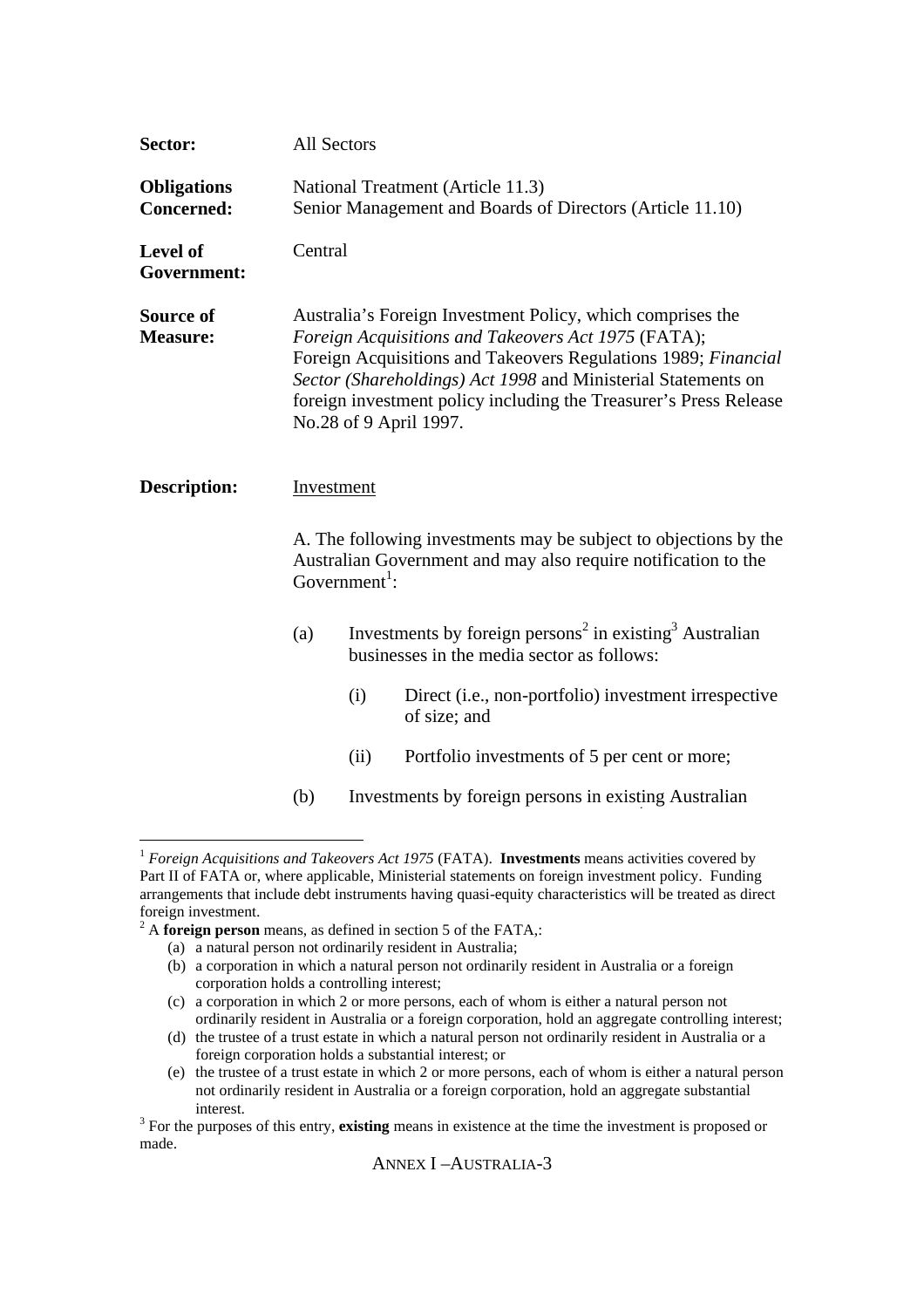businesses, or prescribed corporations, $<sup>4</sup>$  the value of</sup> whose total assets exceeds  $\hat{\ }$ A50 million<sup>5</sup> in the following sectors:

- (i) The telecommunications sector;
- (ii) The transport sector, including airports, port

#### 4 For the purposes of this entry, **prescribed corporation** means:

(a) a trading corporation;

 $\overline{a}$ 

- (b) a financial corporation;
- (c) a corporation incorporated in a Territory under the law in force in that Territory relating to companies;
- (d) a foreign corporation that, on its last accounting date, held assets the sum of the values of which exceeded A\$50 million (for item (b) of the entry) or A\$800 million (for item (c) of the entry), being assets consisting of all or any of the following:
	- (i) land situated in Australia (including legal and equitable interests in such land);
	- (ii) mineral rights;
	- (iii) shares in a corporation incorporated in Australia;
- (e) a foreign corporation that was, on its last accounting date, a holding corporation of an Australian corporation or Australian corporations, where the sum of the values on that date of the assets of the Australian corporation or Australian corporations exceeded A\$50 million (for item b) of the entry) or A\$800 million (for item c) of the entry);
- (f) a corporation that was, on its last accounting date, a holding corporation of an foreign corporation referred to in (d) or (e) of this footnote;
- (g) a foreign corporation that, on its last accounting date, held assets of a kind or kinds referred to in paragraph (d) of this footnote, where the sum of the values on that date of those assets was not less than one-half of the sum of the values on that date of the assets of that corporation and of all the subsidiaries of that corporation; or
- (h) a foreign corporation that was, on its last accounting date, a holding corporation of an Australian corporation or Australian corporations, where the sum of the values on that date of the assets of that Australian corporation or those Australian corporations was not less than one-half of the sum of the values on that date of the assets of the foreign corporation and of all the subsidiaries of that corporation.

<sup>5</sup> To be indexed on 1 January each year to the GDP implicit price deflator in the Australian National Accounts for the previous financial year.

6 A **financial sector company** means, as defined in section 3 of the *Financial Sector (Shareholdings) Act 1998*,:

- (a) an authorised deposit-taking institution; or
- (b) an authorised insurance company; or
- (c) a holding company of a company covered by (a) or (b) of this footnote..

<sup>7</sup> To be indexed on 1 January each year to the GDP implicit price deflator in the Australian National Accounts for the previous financial year.

<sup>8</sup> To be indexed on 1 January each year to the GDP implicit price deflator in the Australian National Accounts for the previous financial year.

9 A **foreign custodian company** means, as defined in the Foreign Acquisitions and Takeovers Regulations 1989, a corporation that:

(i) is a foreign person; and

(ii) is the holder of an Australian financial services licence under Chapter 7 of the *Corporations Act 2001*; and

(iii) is in the business of providing custodian services to other persons in relation to the ownership of shares

<sup>10</sup> As provided in the Foreign Acquisitions and Takeovers Regulations 1989.

<sup>11</sup> 'Unacceptable shareholding situation' and 'practical control' as defined in the *Financial Sector (Shareholdings) Act 1998*.

 $12$  Ministerial statements on foreign investment policy including the Treasurer's Press Release No. 28 of 9 April 1997.

ANNEX I –AUSTRALIA-4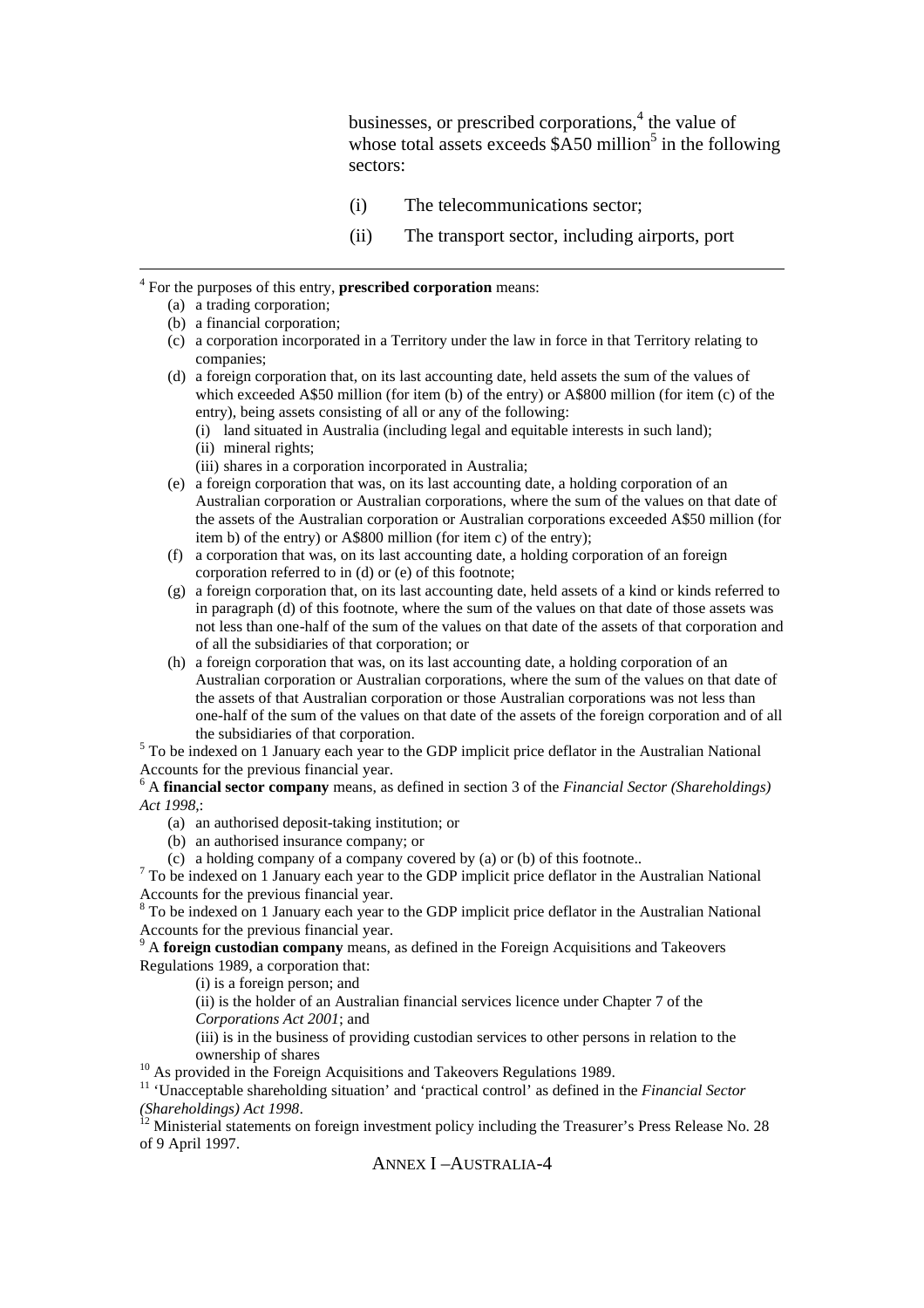facilities, rail infrastructure, international and domestic aviation and shipping services provided either within, or to and from, Australia;

- (iii) The supply of training or human resources, or the manufacture or supply of military goods, equipment or technology, to the Australian or other defence forces;
- (iv) The manufacture or supply of goods, equipment or technologies able to be used for a military purpose;
- (v) The development, manufacture or supply of, or provision of services relating to, encryption and security technologies and communication systems: and
- (vi) The extraction of (or rights to extract) uranium or plutonium, or the operation of nuclear facilities;
- (c) Investments by foreign persons in existing Australian businesses, or prescribed corporations, in all other sectors, excluding financial sector companies<sup>6</sup>, the value of whose total assets exceeds  $$A800$  million<sup>7</sup>;
- (d) Acquisitions by foreign persons of developed nonresidential commercial real estate valued at more than \$A800 million<sup>8</sup>; and
- (e) Direct (i.e., non-portfolio) investment by foreign governments or their agencies, or companies with greater than a 15 per cent direct or indirect holding by a foreign government or agency or otherwise regarded as controlled by a foreign government, irrespective of size.

Notified investments may be refused, subject to interim orders, and/or approved subject to compliance with certain conditions. Investments referred to in (a) through (e) for which no notification is required or received may be subject to orders under Sections 18, 19, 20, 21 and 21A of the FATA.

B. The acquisition of an interest in shares in an Australian corporation by a foreign custodian company $\delta$  is exempt from the application of the FATA where the company is granted a certificate of exemption in respect of that interest $^{10}$ .

C. The acquisition of a stake in an existing financial sector company by a foreign investor, or entry into an arrangement by a foreign investor, that would lead to an unacceptable shareholding situation or to practical control<sup>11</sup> of an existing financial sector company, may be refused, or be subject to certain conditions $^{12}$ .

# ANNEX I –AUSTRALIA-5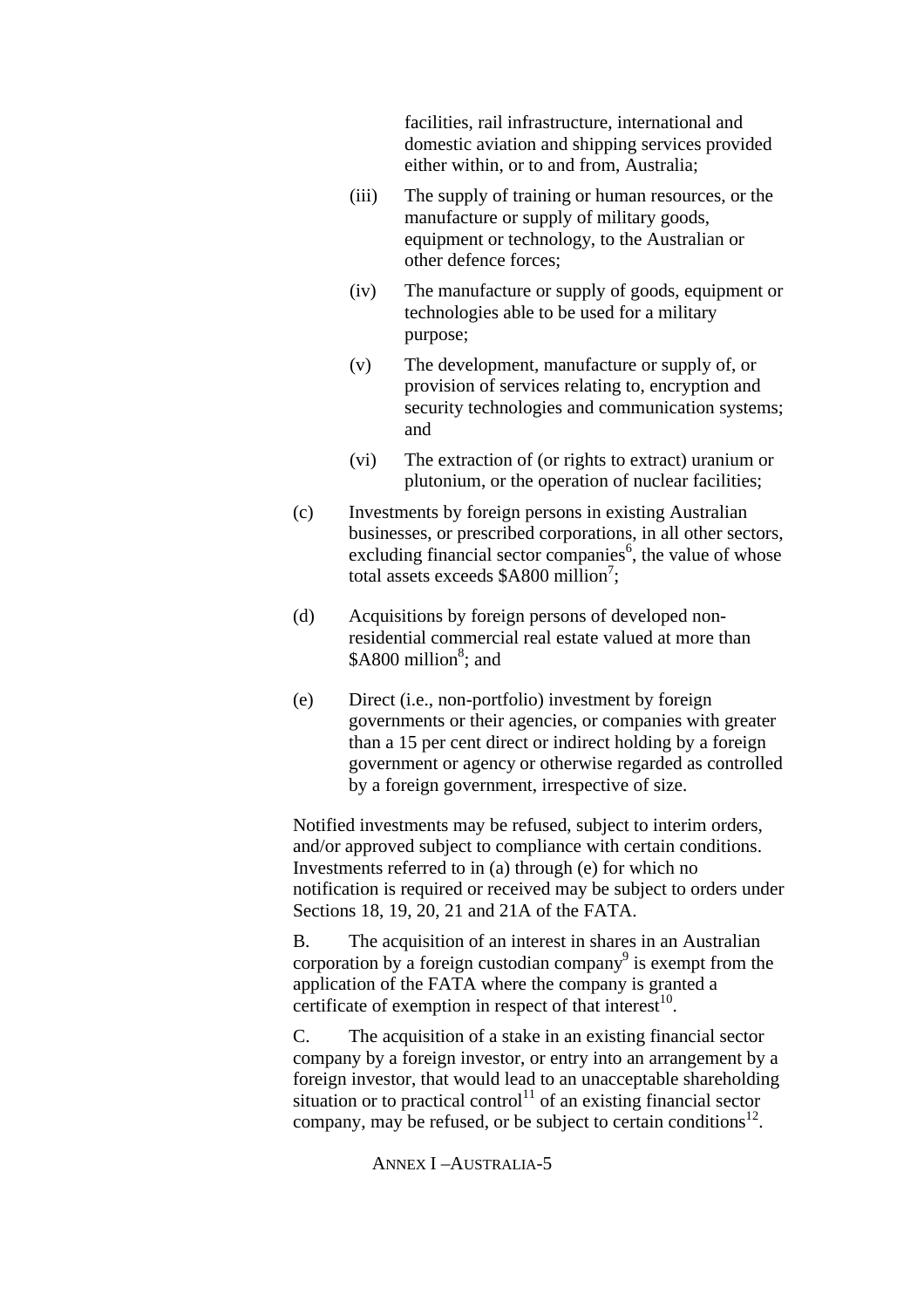D. In addition to the measures identified in this entry, other entries in Annex I or Annex II set out additional non-conforming measures imposing specific limits on, or requirements relating to, foreign investment in the following areas:

- Newspapers;
- Broadcasting;
- Telstra;
- CSL;
- Qantas Airways Ltd;
- Australian international airlines, other than Qantas;
- Urban land;
- Federal leased airports; and
- Shipping.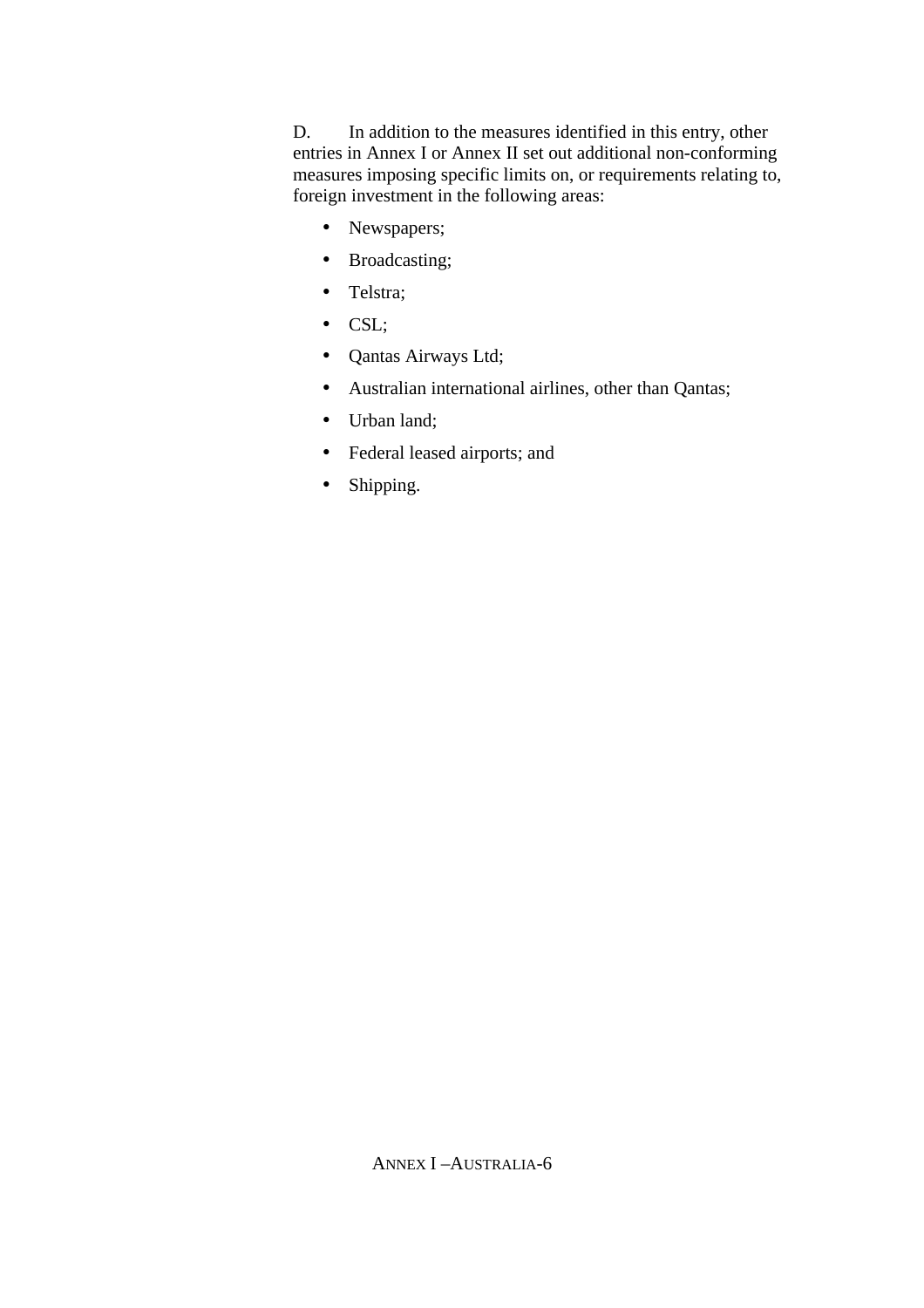| Sector:                                 | <b>Professional Services</b>                                          |
|-----------------------------------------|-----------------------------------------------------------------------|
| <b>Obligations</b><br><b>Concerned:</b> | Local Presence (Article 10.5)                                         |
| <b>Level of</b><br>Government:          | Central                                                               |
| Source of<br><b>Measure:</b>            | Patents Act 1990                                                      |
| Description:                            | Cross-Border Trade in Services                                        |
|                                         | In order to register to practice in Australia, patent attorneys must: |
|                                         | (a) be ordinarily resident in Australia; $13$ and                     |
|                                         | (b) attend a place of business in Australia.                          |

 $\overline{a}$ 

ANNEX I –AUSTRALIA-7  $13$  For the purposes of this entry, a person is taken to be "ordinarily resident" in Australia if: (a) the person has his or her home in Australia; or (b) Australia is the country of his or her permanent abode even though he or she is temporarily absent from Australia. However, the person is taken not to be ordinarily resident in Australia if he or she resides in Australia for a special or temporary purpose only.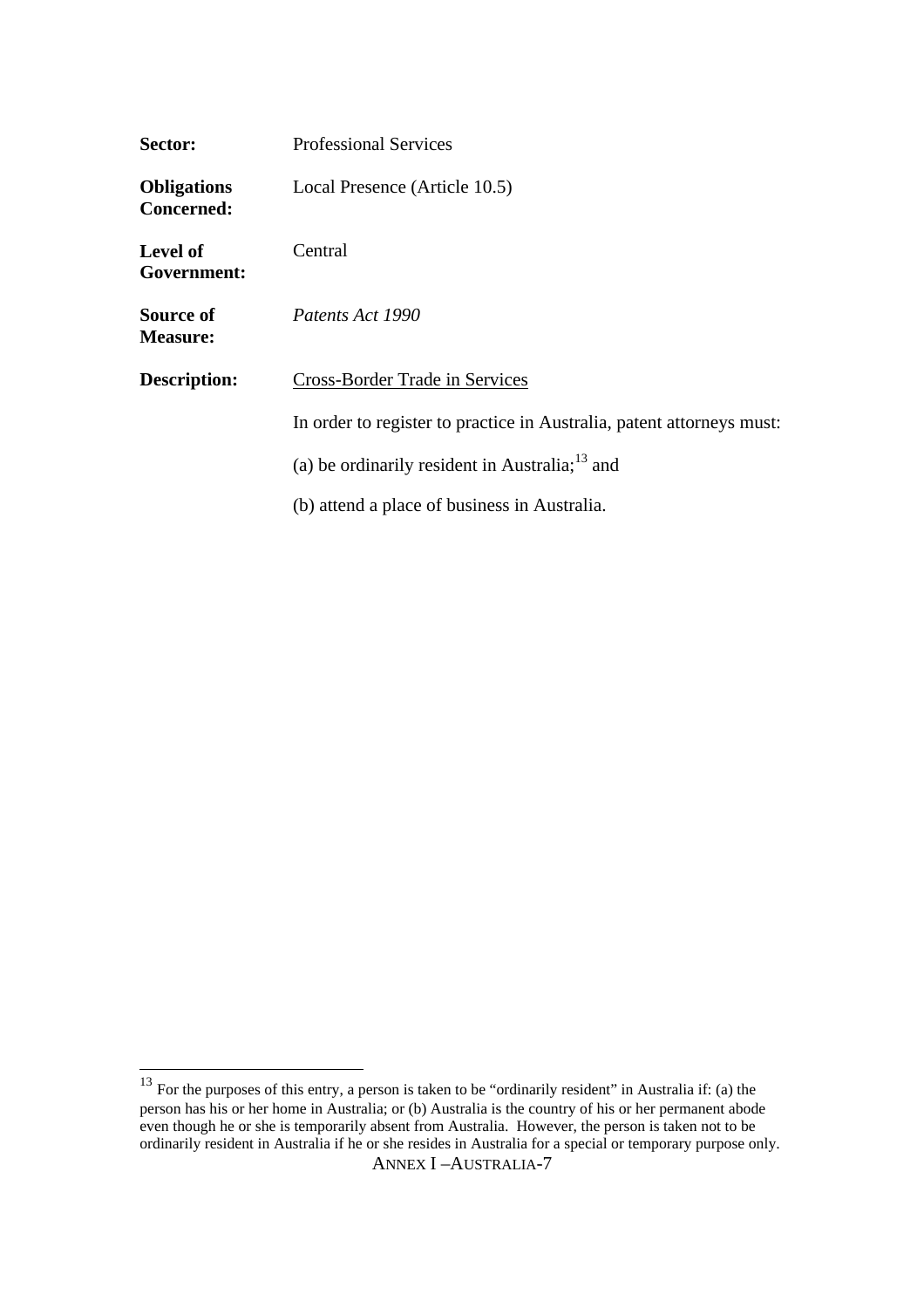| Sector:                                 | <b>Professional Services</b>                                                                                                                                               |
|-----------------------------------------|----------------------------------------------------------------------------------------------------------------------------------------------------------------------------|
| <b>Obligations</b><br><b>Concerned:</b> | National Treatment (Article 10.2)<br>Most-Favoured-Nation Treatment (Article 10.3)                                                                                         |
| Level of<br>Government:                 | Central                                                                                                                                                                    |
| Source of<br><b>Measure:</b>            | <b>Migration Act 1958</b>                                                                                                                                                  |
| Description:                            | <b>Cross-Border Trade in Services</b>                                                                                                                                      |
|                                         | To practise as a migration agent in Australia a person must be an<br>Australian citizen or permanent resident or a citizen of New<br>Zealand with a special category visa. |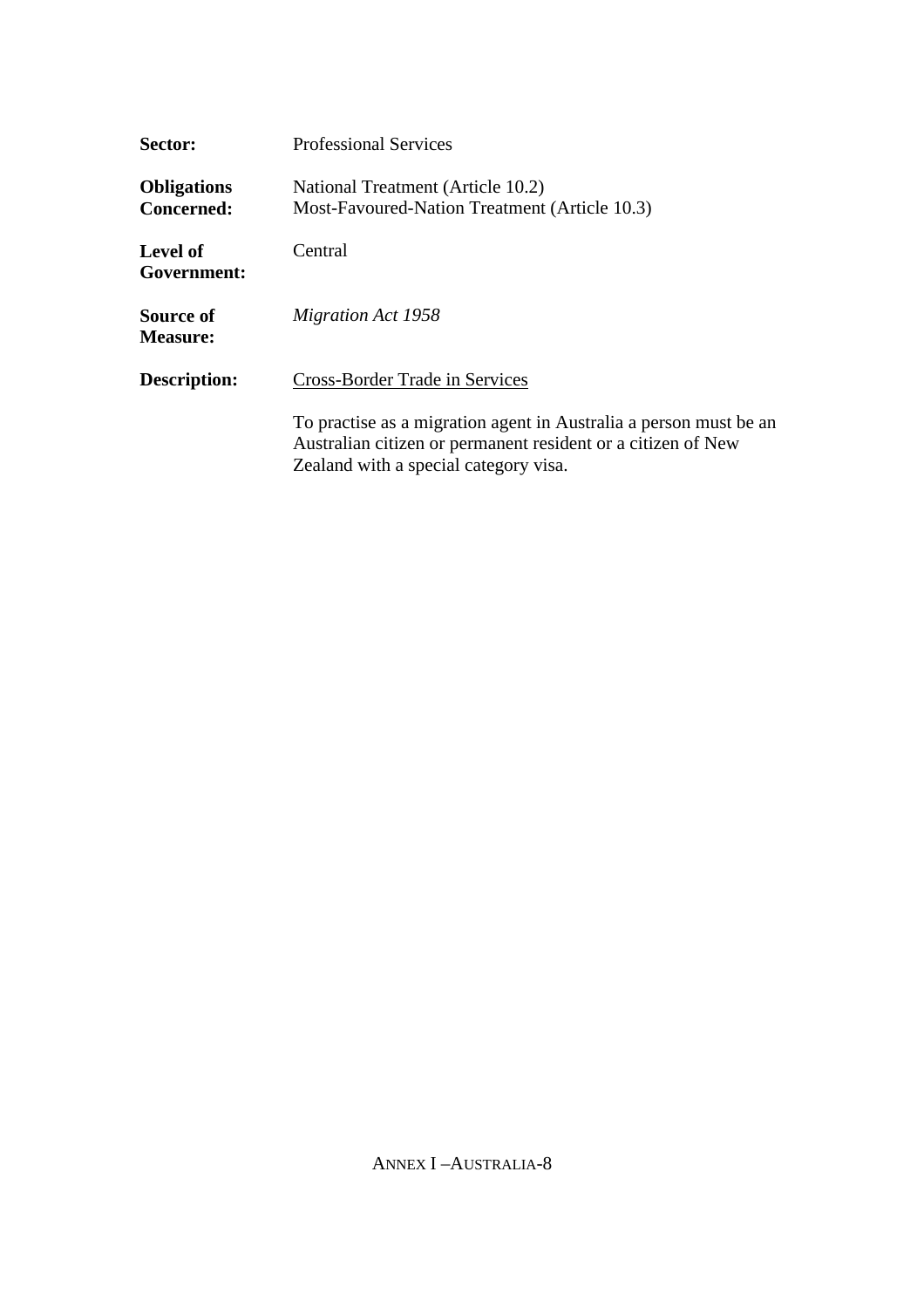| Sector:                                 | Information and Communications Technology                                                                                                           |
|-----------------------------------------|-----------------------------------------------------------------------------------------------------------------------------------------------------|
| <b>Obligations</b><br><b>Concerned:</b> | Performance Requirements (Article 11.9)                                                                                                             |
| Level of<br>Government:                 | Central                                                                                                                                             |
| Source of<br><b>Measure:</b>            | Government announcement of Whole-of-Government Information<br>Technology Infrastructure Consolidation and Outsourcing<br><i>Initiative</i> in 1997. |
| Description:                            | Investment                                                                                                                                          |
|                                         | Existing contracts, including any extensions, under the<br>Government IT Outsourcing Program requiring specified levels<br>of exports.              |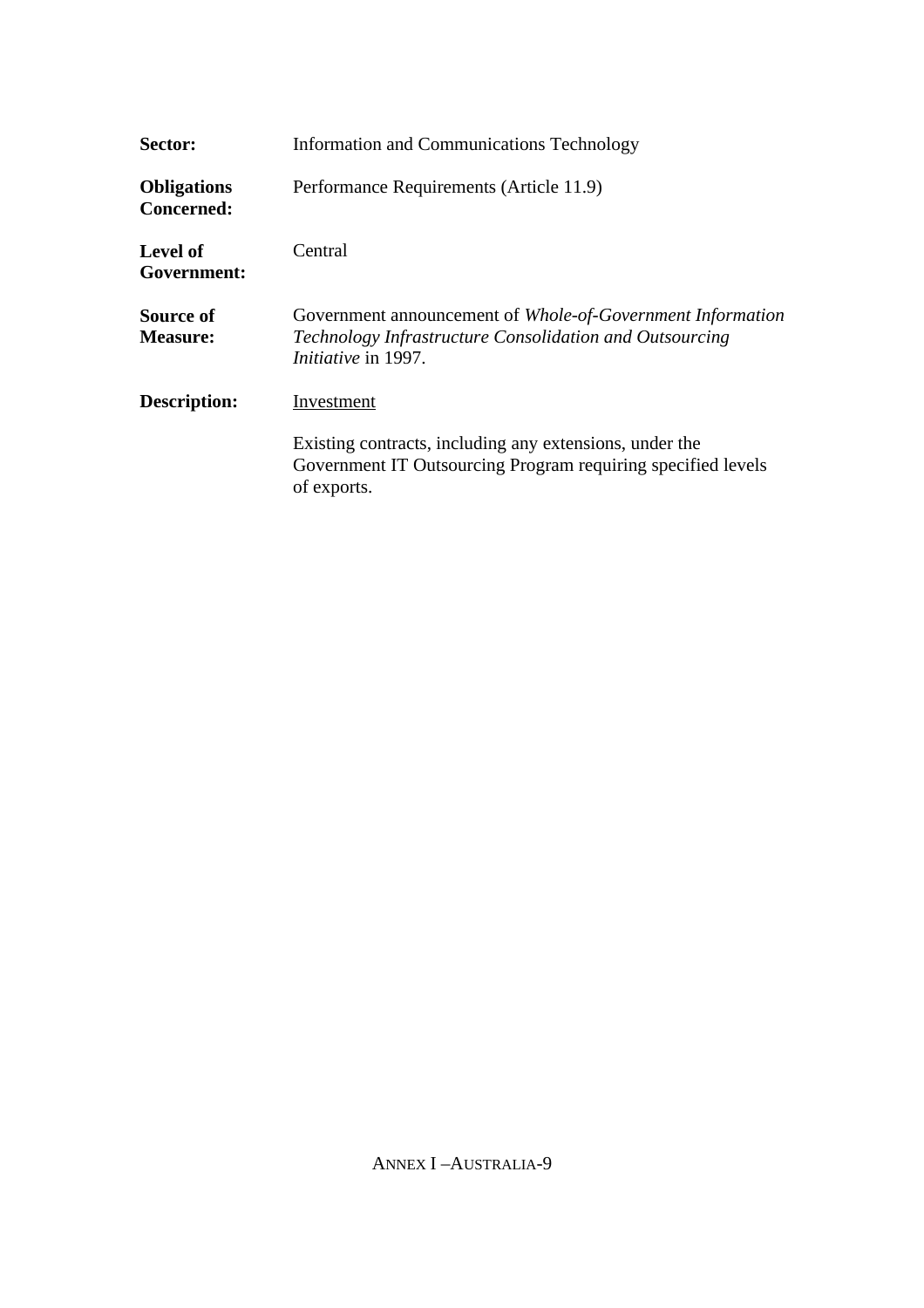| Sector:                                 | <b>Professional Services</b>                                                                                                                                                                                                                             |
|-----------------------------------------|----------------------------------------------------------------------------------------------------------------------------------------------------------------------------------------------------------------------------------------------------------|
| <b>Obligations</b><br><b>Concerned:</b> | Local Presence (Article 10.5)                                                                                                                                                                                                                            |
| <b>Level of</b><br>Government:          | Central                                                                                                                                                                                                                                                  |
| Source of<br><b>Measure:</b>            | Corporations Act 2001                                                                                                                                                                                                                                    |
| Description:                            | <b>Cross-Border Trade in Services</b>                                                                                                                                                                                                                    |
|                                         | A person who is not ordinarily resident in Australia may be<br>refused registration as a company auditor. At least one partner in<br>a firm providing auditing services must be a registered company<br>auditor who is ordinarily resident in Australia. |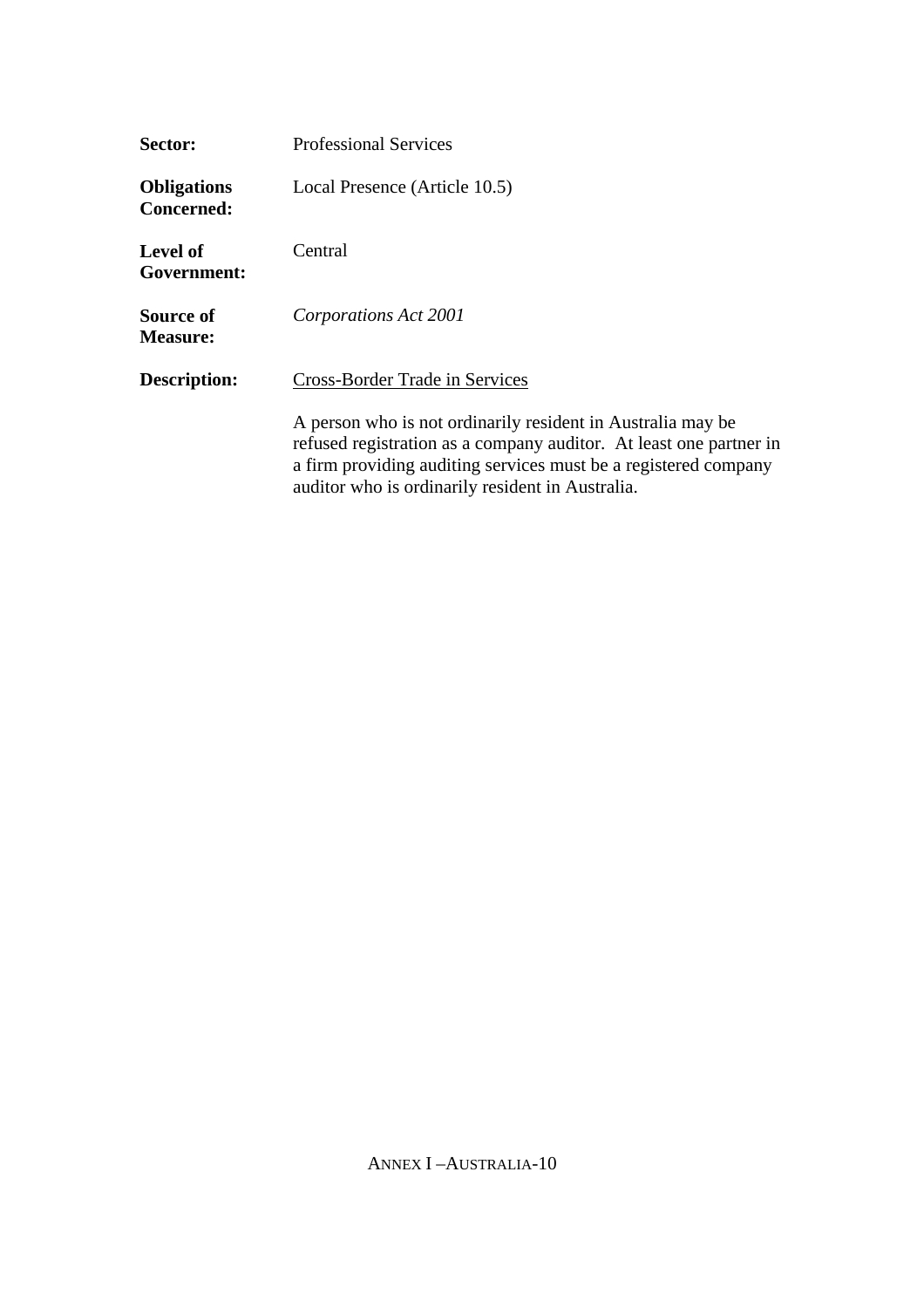| Sector:                                 | Fishing                                                                                                                     |
|-----------------------------------------|-----------------------------------------------------------------------------------------------------------------------------|
| <b>Obligations</b><br><b>Concerned:</b> | National Treatment (Articles 10.2 and 11.3)                                                                                 |
| <b>Level of</b><br>Government:          | Central                                                                                                                     |
| Source of<br><b>Measure:</b>            | <b>Fisheries Management Act 1991</b><br>Foreign Fishing Licenses Levy Act 1991                                              |
| <b>Description:</b>                     | Cross-Border Trade in Services and Investment                                                                               |
|                                         | Foreign fishing vessels $^{14}$ seeking to undertake fishing activity in<br>the Australian Fishing Zone must be authorised. |
|                                         | Where foreign fishing vessels are authorised they may then be<br>subject to a $levy^{15}$ .                                 |

 $\overline{a}$ 

 $14$  For the purposes of this entry, a foreign vessel is one that does not meet the definition of an Australian boat, that is, a boat based in Australia which is owned by an Australian resident or corporation.

<sup>&</sup>lt;sup>15</sup> The levy charged will be in accordance with the *Foreign Fishing Licenses Levy Act 1991* or any amendments thereto.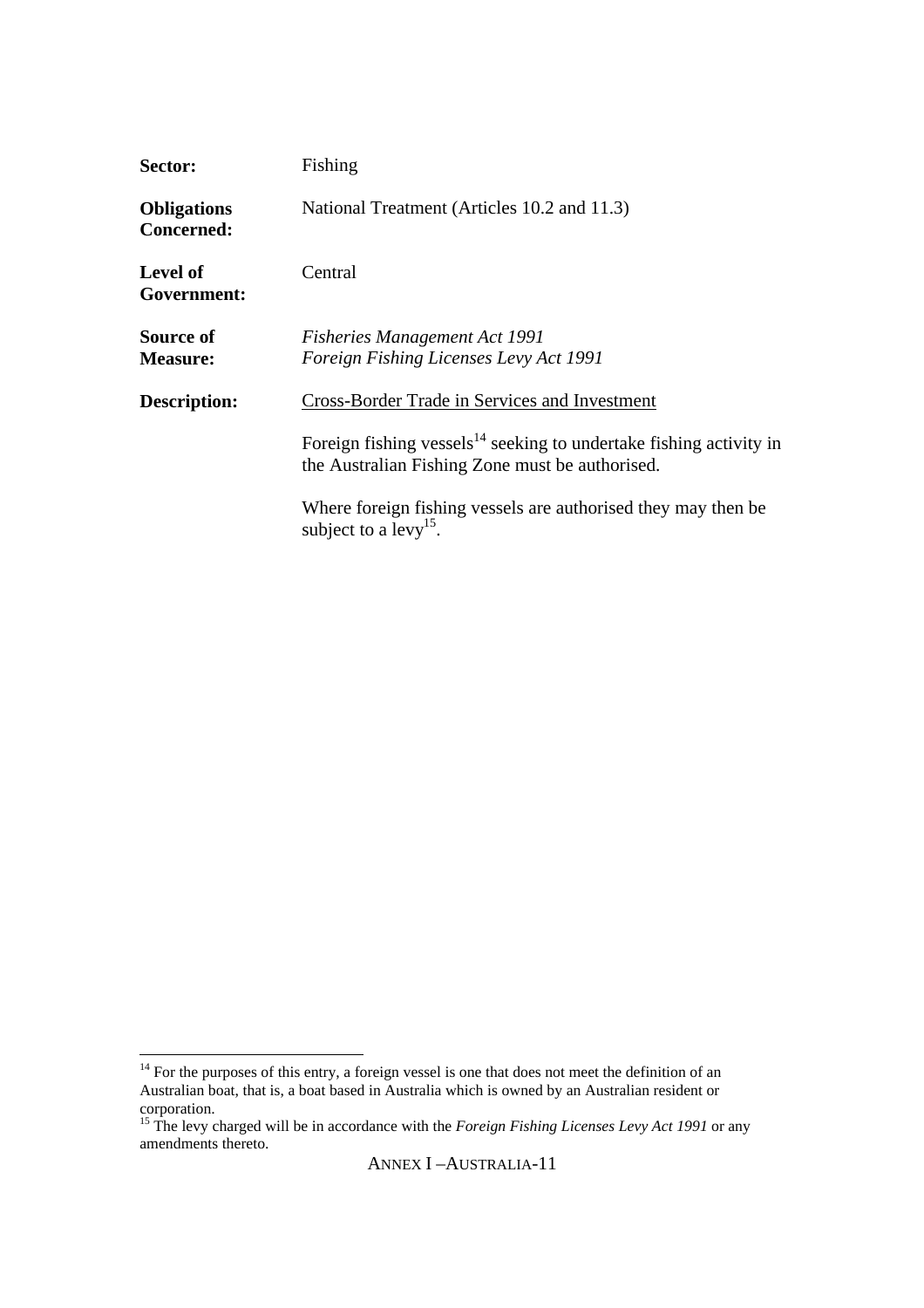| Sector                   | <b>Distribution Services</b>                                                                                                                                                                                                                                                                                         |
|--------------------------|----------------------------------------------------------------------------------------------------------------------------------------------------------------------------------------------------------------------------------------------------------------------------------------------------------------------|
| Obligations<br>concerned | National Treatment (Articles 10.2 and 11.3)<br>Market Access (Article 10.4)                                                                                                                                                                                                                                          |
| Source of<br>Measure     | Wheat Marketing Act (1989)                                                                                                                                                                                                                                                                                           |
| Description              | Cross-Border Trade in Services and Investment                                                                                                                                                                                                                                                                        |
|                          | A person, other than AWB (International) Ltd. (AWBI), may not<br>export wheat unless the Wheat Export Authority (WEA) has<br>given its written consent. The WEA must consult AWBI before<br>giving such consent and must not give consent to bulk exports of<br>wheat without the prior approval in writing of AWBI. |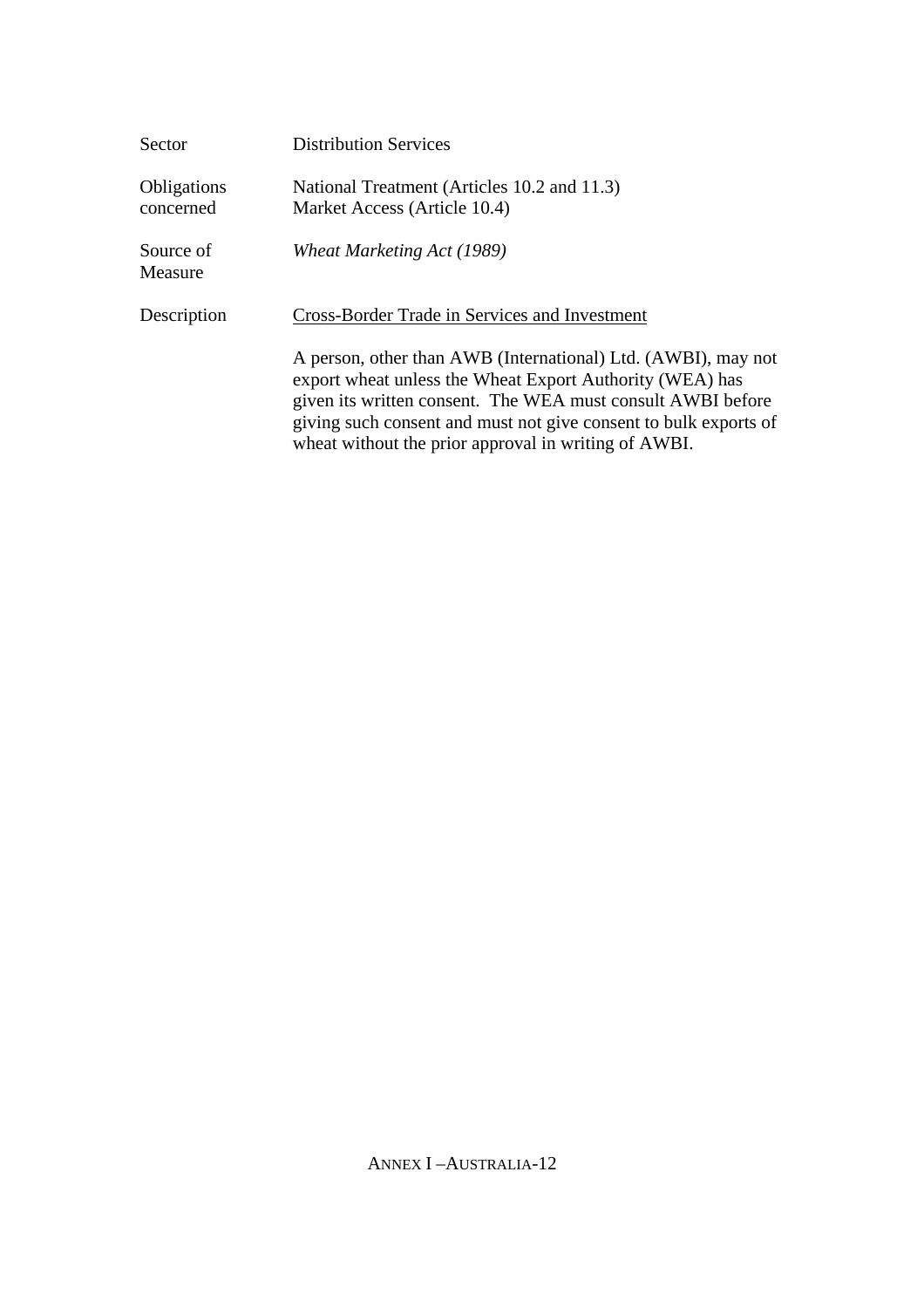| Sector:                                 | <b>Professional Services</b>                                                                                 |
|-----------------------------------------|--------------------------------------------------------------------------------------------------------------|
| <b>Obligations</b><br><b>Concerned:</b> | Local Presence (Article 10.5)                                                                                |
| Level of<br>Government:                 | Central                                                                                                      |
| Source of<br><b>Measure:</b>            | Customs Act 1901                                                                                             |
| Description:                            | Cross-Border Trade in Services                                                                               |
|                                         | To act as a customs broker in Australia, service suppliers must<br>supply the service in and from Australia. |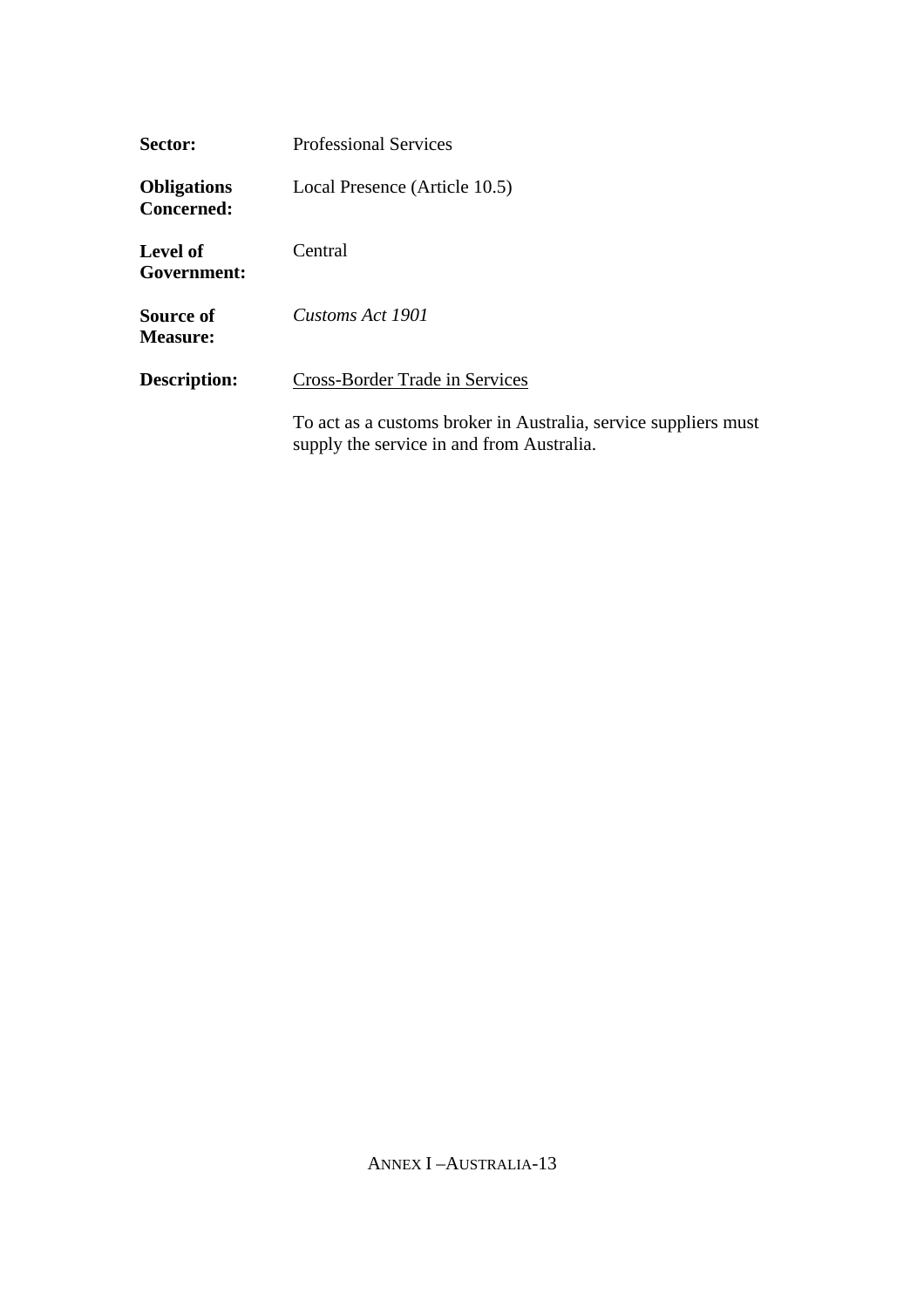| Sector:                                 | Telecommunications                                                                                                                                                                                                                                                       |
|-----------------------------------------|--------------------------------------------------------------------------------------------------------------------------------------------------------------------------------------------------------------------------------------------------------------------------|
| <b>Obligations</b><br><b>Concerned:</b> | National Treatment (Article 11.3)<br>Senior Management and Boards of Directors (Article 11.10)                                                                                                                                                                           |
| <b>Level of</b><br>Government:          | Central                                                                                                                                                                                                                                                                  |
| Source of<br><b>Measure:</b>            | Telstra Corporation Act 1991                                                                                                                                                                                                                                             |
| Description:                            | Investment                                                                                                                                                                                                                                                               |
|                                         | The maximum aggregate foreign ownership allowed in Telstra is<br>35 per cent of the Telstra shares that are not Commonwealth held.<br>The maximum individual foreign ownership allowed in Telstra is<br>5 per cent of the Telstra shares that are not Commonwealth held. |
|                                         | The Chairperson and a majority of directors of Telstra must be<br>Australian citizens, and Telstra is required to maintain its head<br>office, main base of operations, and place of incorporation in<br>Australia.                                                      |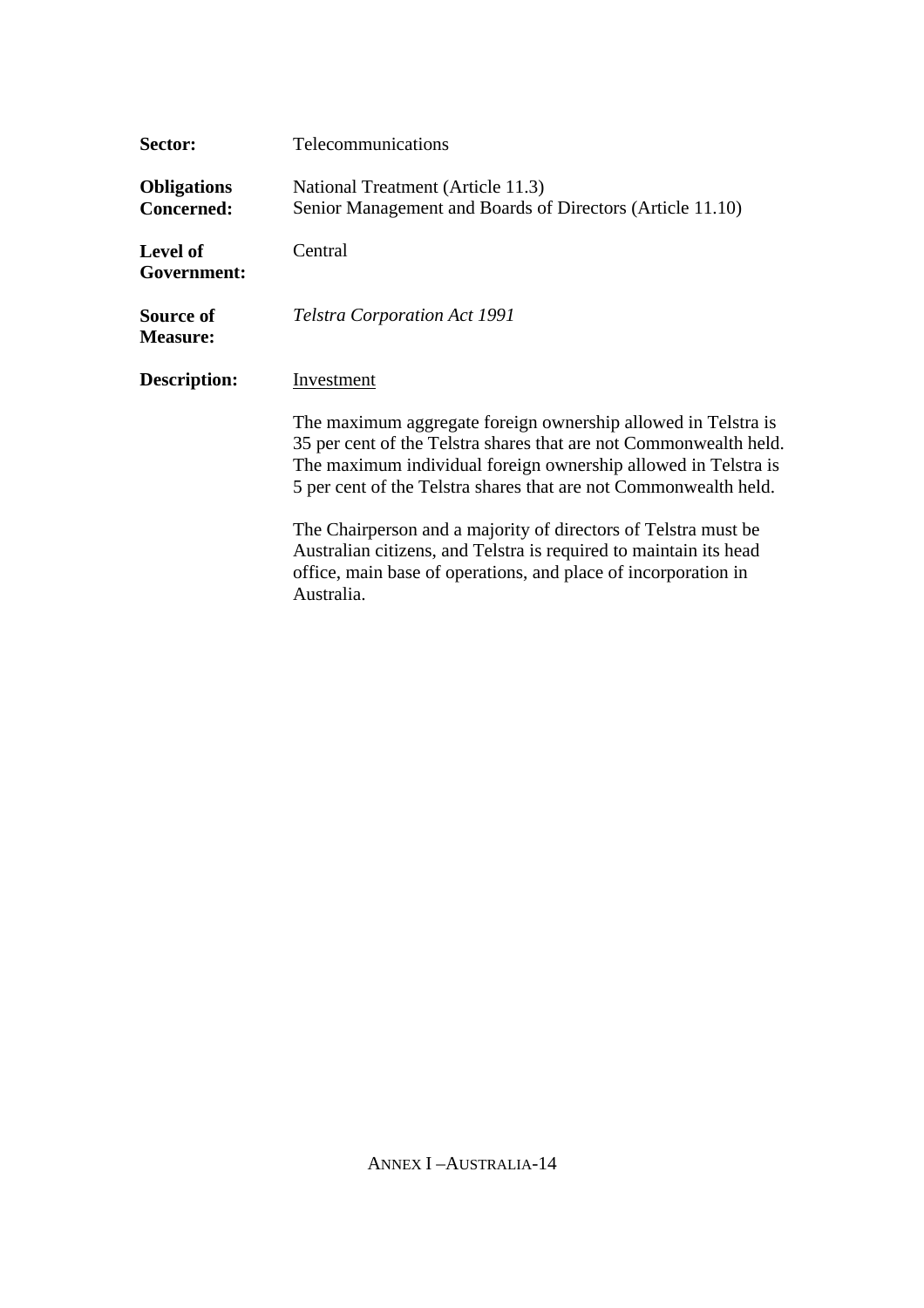| Sector:                                 | <b>Broadcasting and Audiovisual Services</b><br><b>Advertising Services</b>                                                                                                                                                                                                                                                                                                                       |  |  |
|-----------------------------------------|---------------------------------------------------------------------------------------------------------------------------------------------------------------------------------------------------------------------------------------------------------------------------------------------------------------------------------------------------------------------------------------------------|--|--|
| <b>Obligations</b><br><b>Concerned:</b> | National Treatment (Articles 10.2 and 11.3)<br>Most-Favoured-Nation Treatment <sup>16</sup> (Articles 10.3 and 11.4)<br>Performance Requirements (Article 11.9)                                                                                                                                                                                                                                   |  |  |
| Source of<br><b>Measure:</b>            | <b>Broadcasting Services Act 1992</b>                                                                                                                                                                                                                                                                                                                                                             |  |  |
| <b>Level of</b><br>Government:          | Central                                                                                                                                                                                                                                                                                                                                                                                           |  |  |
| Description:                            | <b>Cross-Border Trade in Services and Investment</b>                                                                                                                                                                                                                                                                                                                                              |  |  |
|                                         | Transmission quotas for local content imposed on free-to-<br>(a)<br>air commercial analogue and digital (other than<br>multichannelling) television broadcasting services shall<br>not exceed 55 percent of programming transmitted<br>annually between 6:00a.m. and midnight. Subquotas for<br>particular program formats (eg drama, documentary) may<br>be applied within the 55 percent quota. |  |  |
|                                         | (b)<br>Transmission quotas for local content imposed on<br>advertising broadcast by providers of free-to-air<br>commercial analogue and digital (other than<br>multichannelling) television broadcasting services shall<br>not exceed 80 percent of advertising time transmitted<br>annually between 6:00a.m. and midnight.                                                                       |  |  |

ANNEX I –AUSTRALIA-15 <sup>16</sup> Applies only to the equal treatment as local content of New Zealand programs or production.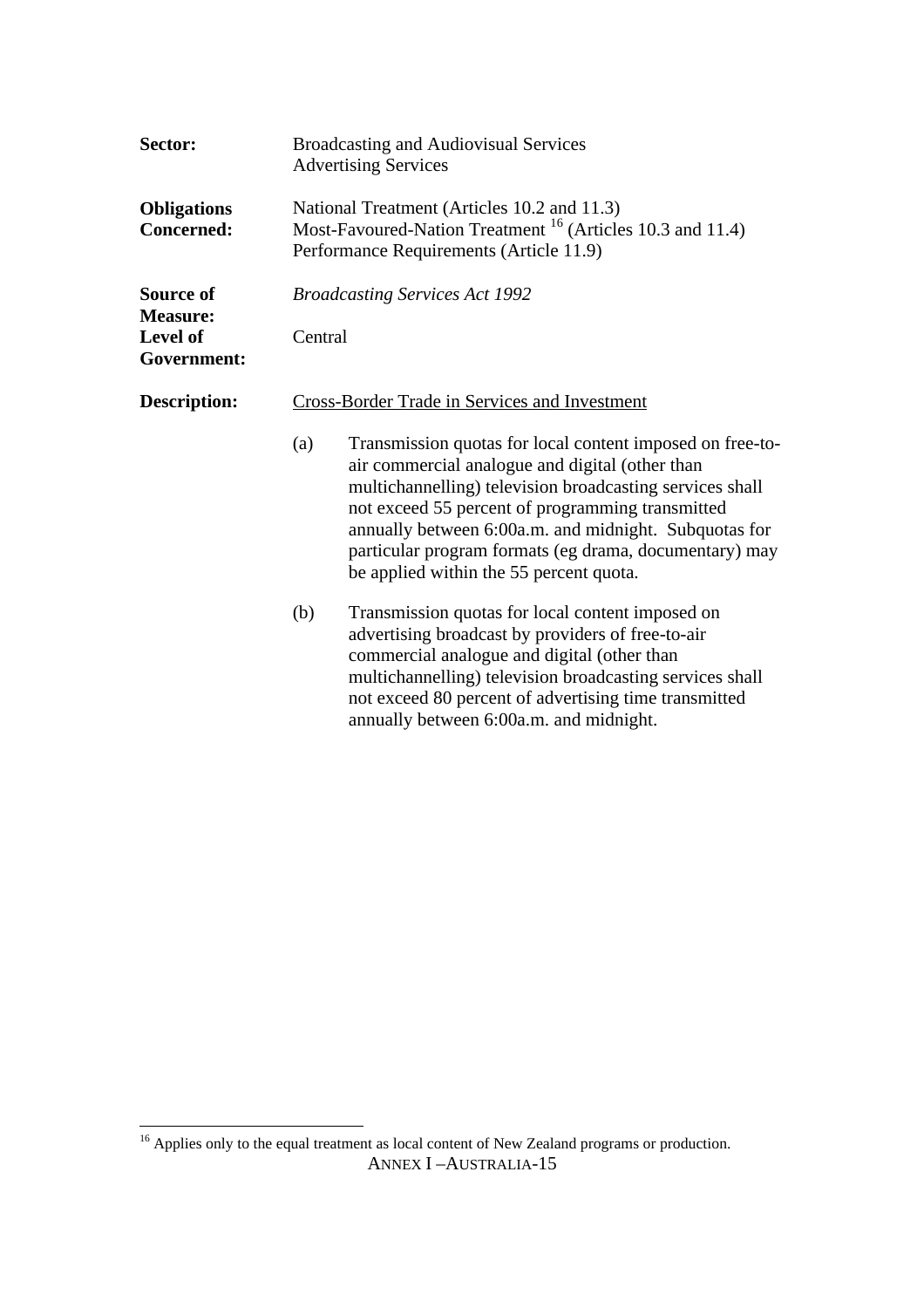| <b>Sector</b>                               | <b>Broadcasting</b>                                                                                                                                                                                                                                            |  |  |
|---------------------------------------------|----------------------------------------------------------------------------------------------------------------------------------------------------------------------------------------------------------------------------------------------------------------|--|--|
| <b>Obligations</b><br><b>Concerned</b>      | National Treatment (Article 11.3)<br>Senior Management and Boards of Directors (Article 11.10)                                                                                                                                                                 |  |  |
| Level of<br>Government                      | Central                                                                                                                                                                                                                                                        |  |  |
| Source of<br><b>Measure</b>                 | <b>Broadcasting Services Act 1992 (BSA)</b>                                                                                                                                                                                                                    |  |  |
| <b>Description of</b><br><b>Reservation</b> | Investment                                                                                                                                                                                                                                                     |  |  |
|                                             | A foreign person must not be in a position to exercise control of a<br>commercial television broadcasting licence.                                                                                                                                             |  |  |
|                                             | Two or more foreign persons must not have company interests in<br>a commercial television broadcasting licensee that exceed 20 per<br>cent.                                                                                                                    |  |  |
|                                             | No more than 20 per cent of the directors of each commercial<br>television broadcasting licensee may be foreign persons.                                                                                                                                       |  |  |
|                                             | A foreign person must not have company interests in a<br>subscription television broadcasting licence:                                                                                                                                                         |  |  |
|                                             | (a)<br>of more than 20 per cent; or                                                                                                                                                                                                                            |  |  |
|                                             | (b)<br>that, when added to the company interests in that licence<br>held by other foreign persons, exceed 35 per cent.                                                                                                                                         |  |  |
|                                             | The terms "foreign person", "in a position to exercise control",<br>"commercial television broadcasting licence", "subscription<br>television broadcasting licence" and "company interests" have<br>the meanings they have in the BSA (sections 6, 7 and 8 and |  |  |

Schedule 1).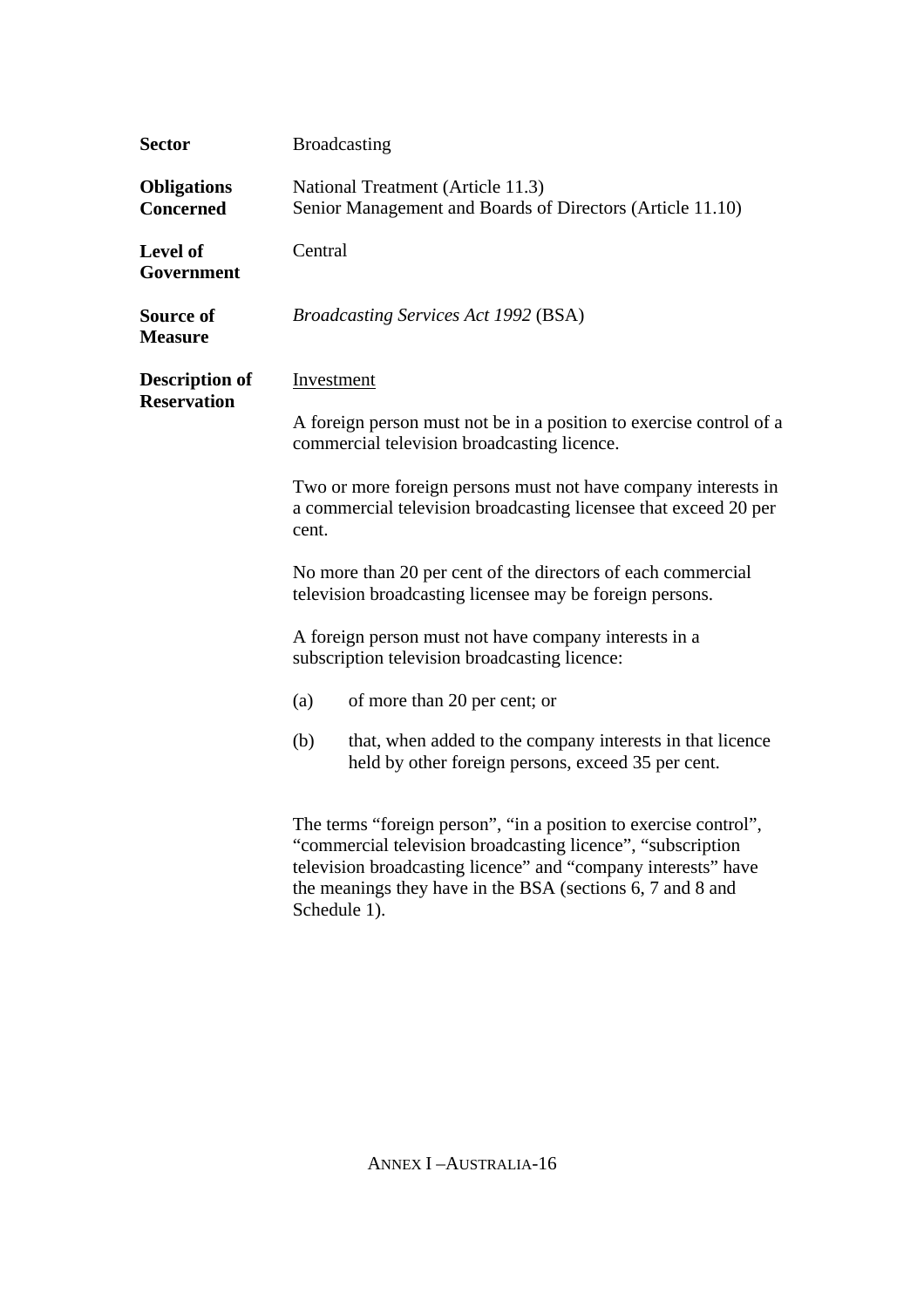| <b>Sector</b>                               | Newspapers                                                                                                                                                                                                                                                                                                                                                                                                                               |  |
|---------------------------------------------|------------------------------------------------------------------------------------------------------------------------------------------------------------------------------------------------------------------------------------------------------------------------------------------------------------------------------------------------------------------------------------------------------------------------------------------|--|
| <b>Obligations</b><br><b>Concerned</b>      | National Treatment (Article 11.3)                                                                                                                                                                                                                                                                                                                                                                                                        |  |
| <b>Level of</b><br>Government               | Central                                                                                                                                                                                                                                                                                                                                                                                                                                  |  |
| Source of<br><b>Measure</b>                 | Foreign Acquisitions and Takeovers Act 1975;<br>Foreign Acquisitions and Takeovers Regulations; and Ministerial<br>Statements.                                                                                                                                                                                                                                                                                                           |  |
| <b>Description of</b><br><b>Reservation</b> | Investment<br>The maximum permitted aggregate foreign interest direct (non-<br>portfolio) investment/involvement in national and metropolitan<br>newspapers is 30 per cent with any single foreign shareholder<br>limited to a maximum interest of 25 per cent.<br>The maximum permitted aggregate foreign interest direct (non-<br>portfolio) investment/involvement in provincial and suburban<br>newspapers is less than 50 per cent. |  |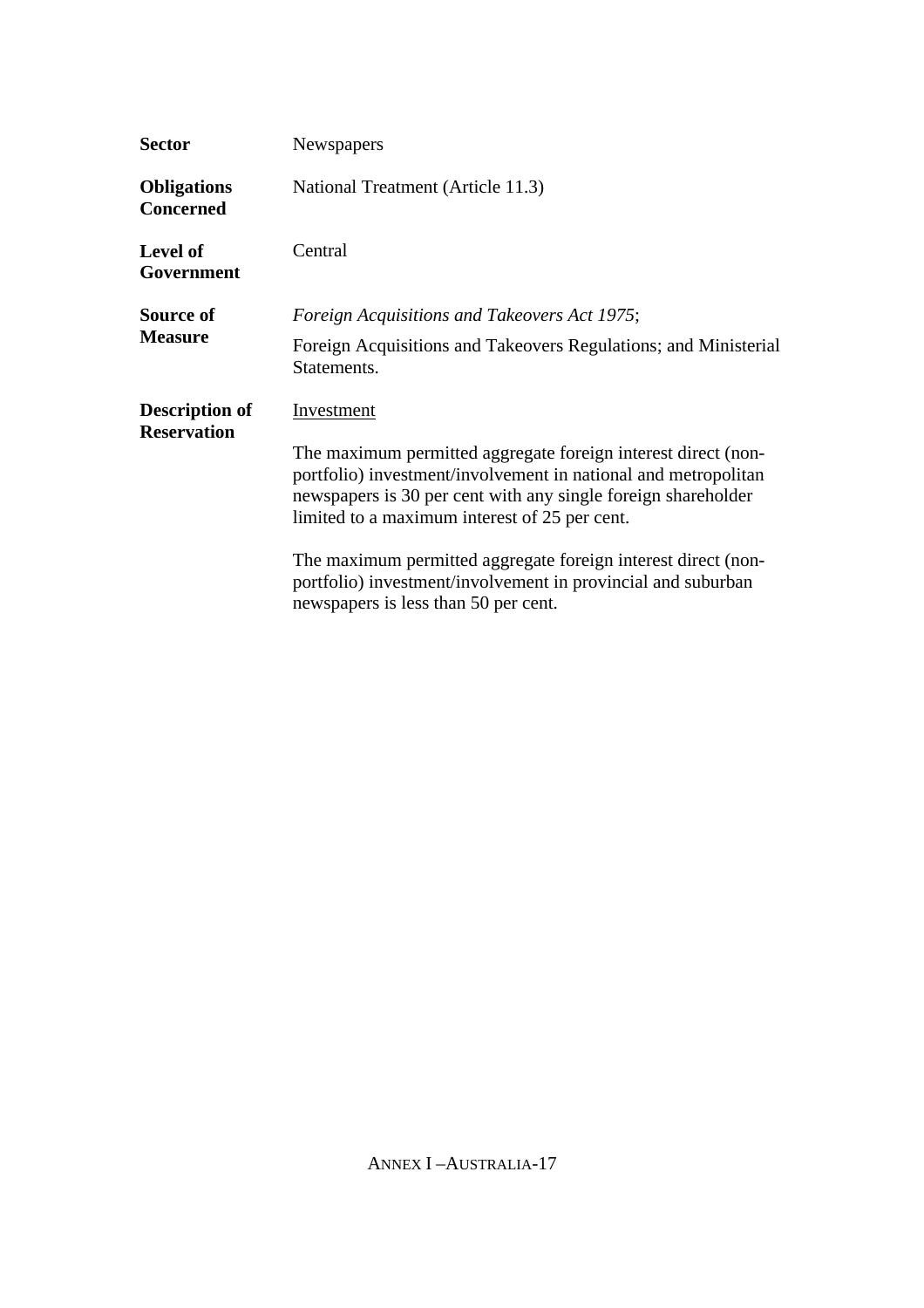| Sector:                                 | Health                                                                                                                                                                                                                                                                                                                                                                                                                                                                                             |
|-----------------------------------------|----------------------------------------------------------------------------------------------------------------------------------------------------------------------------------------------------------------------------------------------------------------------------------------------------------------------------------------------------------------------------------------------------------------------------------------------------------------------------------------------------|
| <b>Obligations</b><br><b>Concerned:</b> | National Treatment (Article 11.3)<br>Senior Management and Boards of Directors (Article 11.10)                                                                                                                                                                                                                                                                                                                                                                                                     |
| <b>Level of</b><br>Government:          | Central                                                                                                                                                                                                                                                                                                                                                                                                                                                                                            |
| Source of<br><b>Measure:</b>            | Commonwealth Serum Laboratories Act 1961                                                                                                                                                                                                                                                                                                                                                                                                                                                           |
| Description:                            | Investment                                                                                                                                                                                                                                                                                                                                                                                                                                                                                         |
|                                         | The votes attaching to significant foreign shareholdings <sup>17</sup> may<br>not be counted in respect of the appointment, replacement or<br>removal of more than one-third of the directors of CSL who hold<br>office at a particular time. The head office and principal facilities<br>must remain in Australia. Two-thirds of the directors of the<br>board of CSL and the chairperson of any meeting must be<br>Australian citizens. CSL must not seek incorporation outside of<br>Australia. |

 $\overline{a}$ 

<sup>&</sup>lt;sup>17</sup> For the purposes of this entry, **significant foreign shareholding** means a holding of voting shares in CSL in which a foreign person has a relevant interest, if the foreign person has relevant interests in at least 5 per cent of the voting shares in CSL.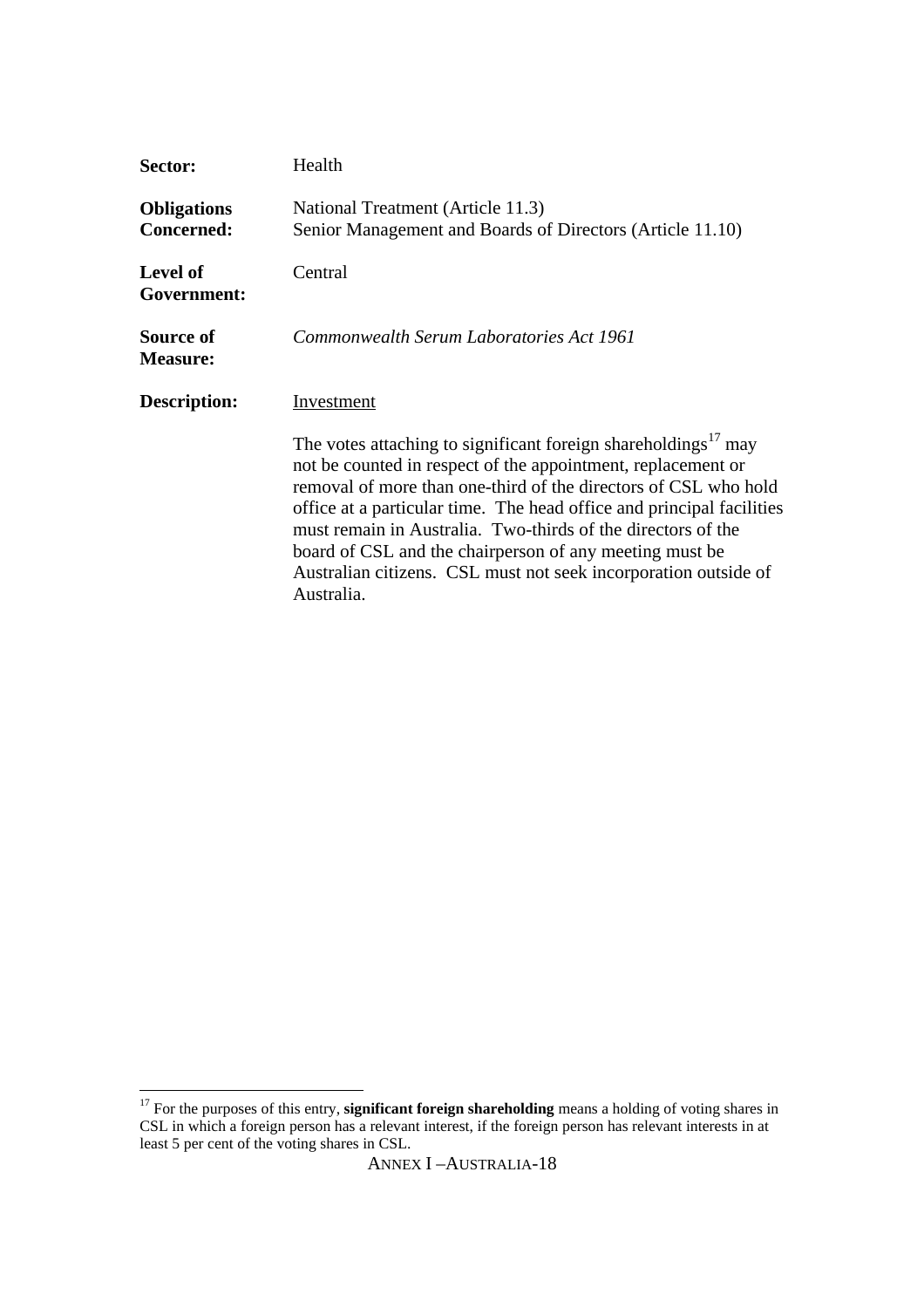| Sector:                                 | Transport services                                                                                                                                                                                                                                                                                                                                                  |  |
|-----------------------------------------|---------------------------------------------------------------------------------------------------------------------------------------------------------------------------------------------------------------------------------------------------------------------------------------------------------------------------------------------------------------------|--|
| <b>Obligations</b><br><b>Concerned:</b> | National Treatment (Articles 10.2 and 11.3)<br>Local Presence (Article 10.5)                                                                                                                                                                                                                                                                                        |  |
| <b>Level of</b><br>Government:          | Central                                                                                                                                                                                                                                                                                                                                                             |  |
| Source of<br><b>Measure:</b>            | <b>Trade Practices Act 1974</b>                                                                                                                                                                                                                                                                                                                                     |  |
| <b>Description:</b>                     | Cross-Border Trade in Services and Investment                                                                                                                                                                                                                                                                                                                       |  |
|                                         | Every ocean carrier who provides international liner cargo<br>shipping services to or from Australia must, at all times, be<br>represented by a natural person who is resident in Australia.                                                                                                                                                                        |  |
|                                         | Only Australian flag operators may apply to the Australian<br>Competition and Consumer Commission to examine whether<br>conference members, and non-conference operators with<br>substantial market power, are hindering other shipping operators<br>from engaging efficiently in the provision of outward liner cargo<br>services to an extent that is reasonable. |  |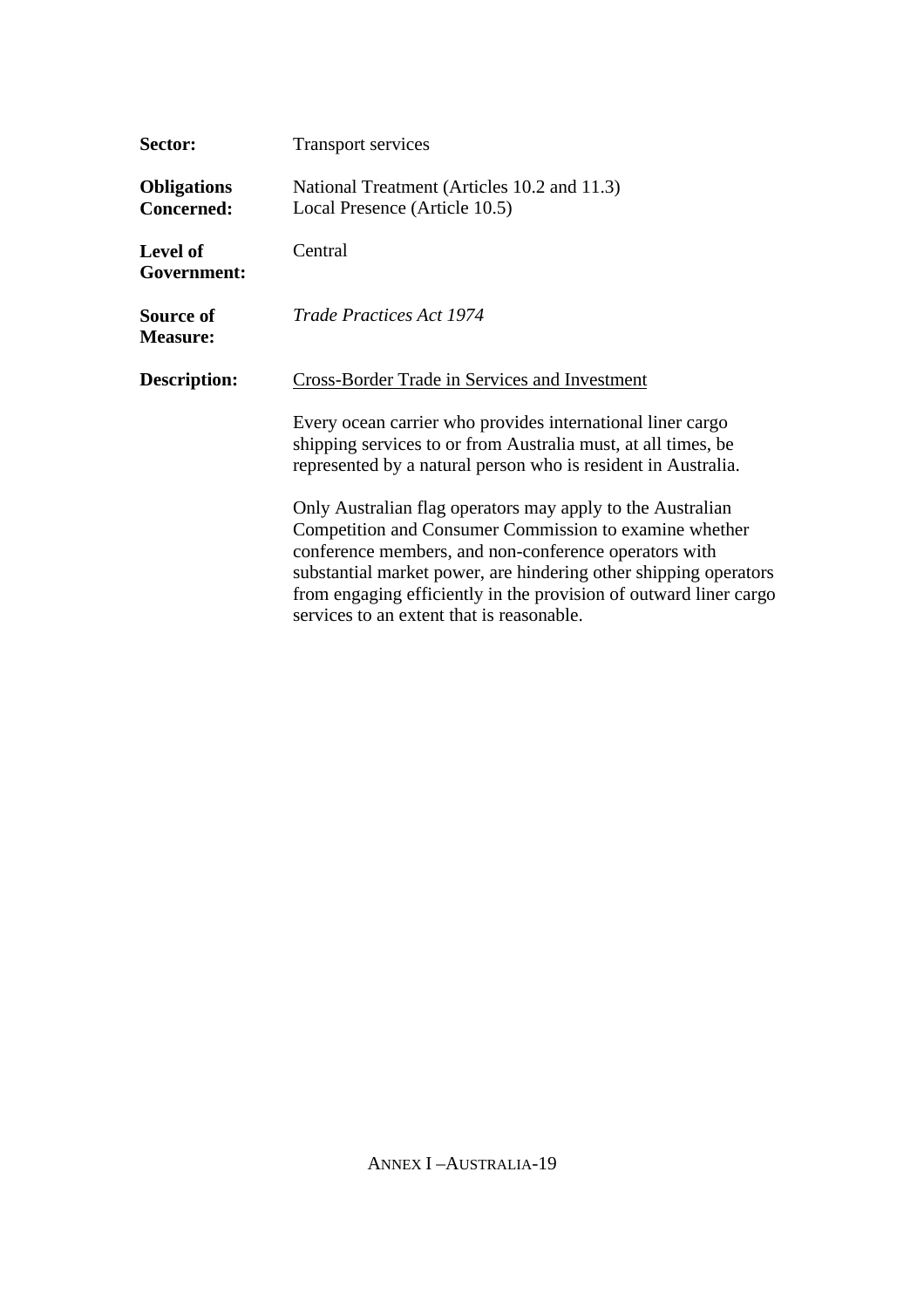| Sector:                                 | Transport                                                                                                                                                                                                                                                 |  |
|-----------------------------------------|-----------------------------------------------------------------------------------------------------------------------------------------------------------------------------------------------------------------------------------------------------------|--|
| <b>Obligations</b><br><b>Concerned:</b> | National Treatment (Article 11.3)<br>Senior Management and Boards of Directors (Article 11.10)                                                                                                                                                            |  |
| <b>Level of</b><br>Government:          | Central                                                                                                                                                                                                                                                   |  |
| Source of<br><b>Measure:</b>            | Air Navigation Act 1920<br><b>Ministerial Statement</b>                                                                                                                                                                                                   |  |
| Description:                            | Investment                                                                                                                                                                                                                                                |  |
|                                         | Total foreign ownership of individual Australian international<br>airlines (other than Qantas) is restricted to a maximum of 49 per<br>cent.                                                                                                              |  |
| Furthermore:                            |                                                                                                                                                                                                                                                           |  |
|                                         | at least two-thirds of the Board members must be<br>Australian citizens;<br>the Chairperson of the Board must be an Australian<br>citizen;<br>the airline's head office must be in Australia; and<br>the airline's operational base must be in Australia. |  |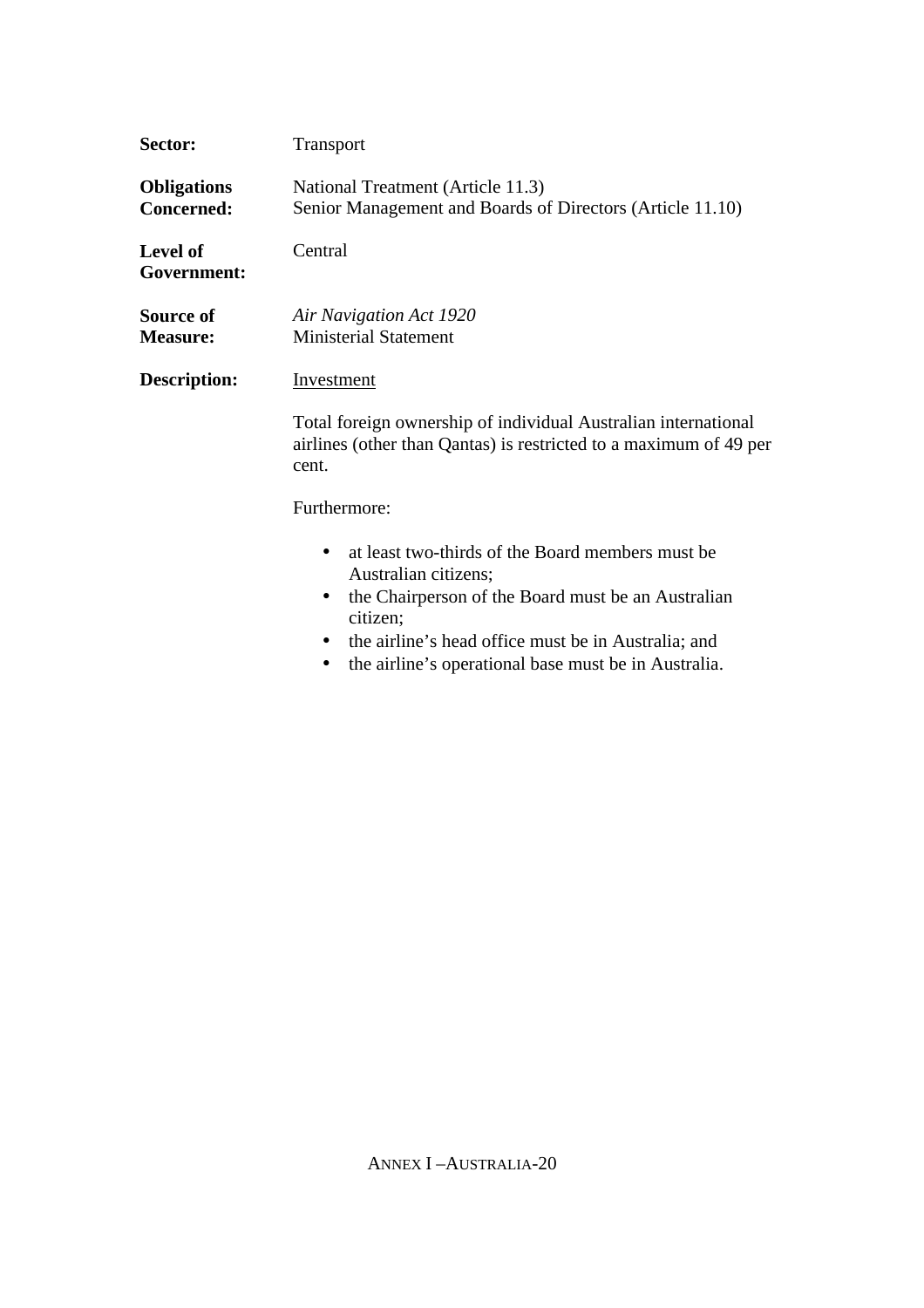| Sector:                                 | Transport                                                                                                                                                                                                                                                                                                                                                                                                                                                                                                                                                                                                                                                                                                                                                                                          |  |
|-----------------------------------------|----------------------------------------------------------------------------------------------------------------------------------------------------------------------------------------------------------------------------------------------------------------------------------------------------------------------------------------------------------------------------------------------------------------------------------------------------------------------------------------------------------------------------------------------------------------------------------------------------------------------------------------------------------------------------------------------------------------------------------------------------------------------------------------------------|--|
| <b>Obligations</b><br><b>Concerned:</b> | National Treatment (Article 11.3)<br>Senior Management and Boards of Directors (Article 11.10)                                                                                                                                                                                                                                                                                                                                                                                                                                                                                                                                                                                                                                                                                                     |  |
| Source of<br><b>Measure:</b>            | Qantas Sale Act 1992                                                                                                                                                                                                                                                                                                                                                                                                                                                                                                                                                                                                                                                                                                                                                                               |  |
| Description:                            | <b>Investment</b>                                                                                                                                                                                                                                                                                                                                                                                                                                                                                                                                                                                                                                                                                                                                                                                  |  |
|                                         | Total foreign ownership of Qantas Airways Ltd. is restricted to a<br>maximum of 49 per cent in aggregate, with individual foreign<br>holdings limited to 25 per cent and aggregate holdings by foreign<br>airlines to 35 per cent. In addition:<br>the head office of Qantas must always be located in<br>Australia;<br>the majority of Qantas' operational facilities must be<br>$\bullet$<br>located in Australia;<br>at all times, at least two thirds of the directors of Qantas<br>$\bullet$<br>must be Australian citizens;<br>at a meeting of the board of directors of Qantas, the<br>$\bullet$<br>director presiding at the meeting (however described)<br>must be an Australian citizen; and<br>Qantas is prohibited from taking any action to become<br>incorporated outside Australia. |  |
|                                         |                                                                                                                                                                                                                                                                                                                                                                                                                                                                                                                                                                                                                                                                                                                                                                                                    |  |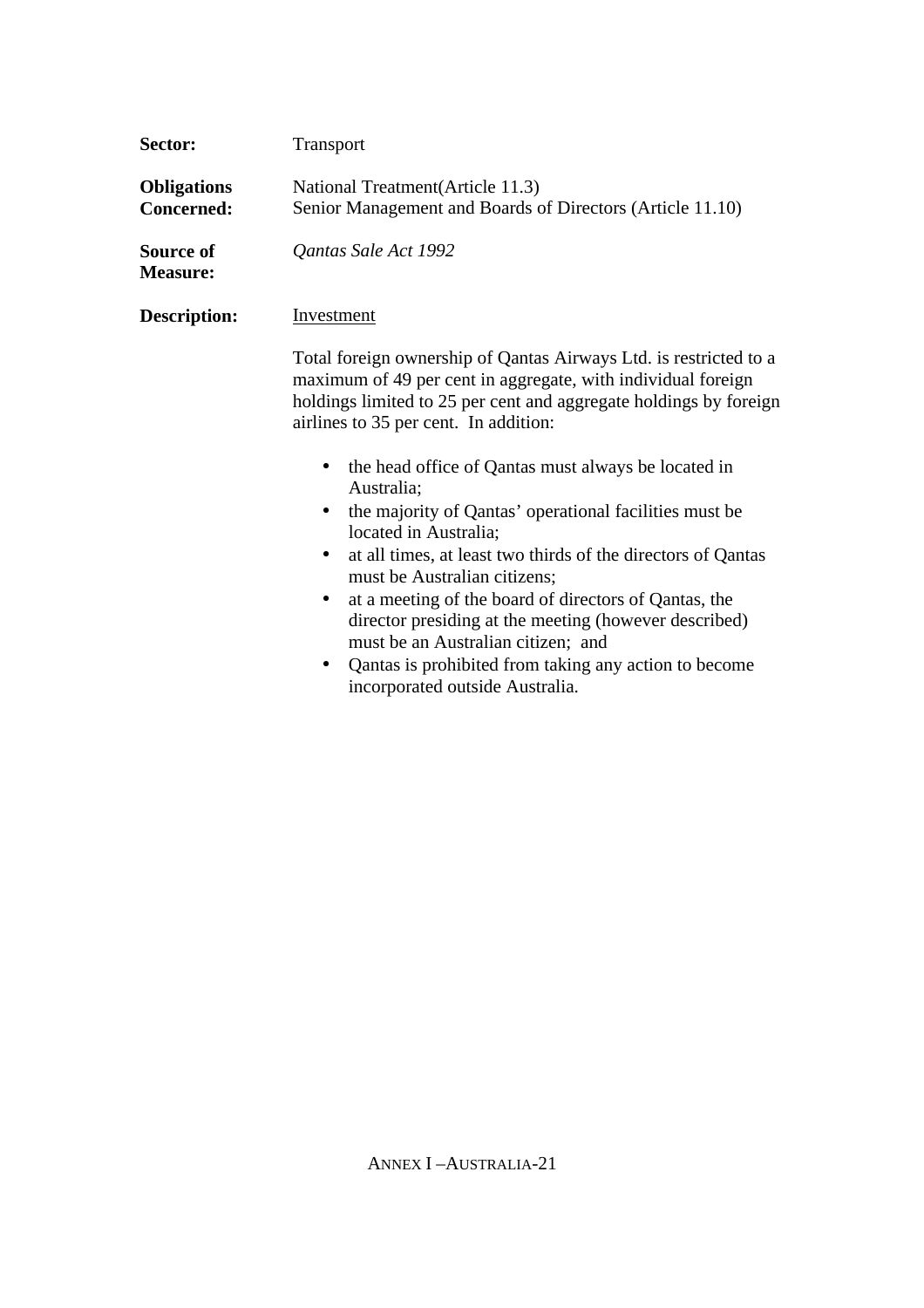## **ANNEX I SCHEDULE OF THE UNITED STATES**

| Sector:                       | <b>Atomic Energy</b>                                                                                                                                                                                                                                                                                                                                                                                                                                                                                                                                                                                                                                                                                                                                                                                                                                                                                                                                                                             |
|-------------------------------|--------------------------------------------------------------------------------------------------------------------------------------------------------------------------------------------------------------------------------------------------------------------------------------------------------------------------------------------------------------------------------------------------------------------------------------------------------------------------------------------------------------------------------------------------------------------------------------------------------------------------------------------------------------------------------------------------------------------------------------------------------------------------------------------------------------------------------------------------------------------------------------------------------------------------------------------------------------------------------------------------|
| <b>Obligations Concerned:</b> | National Treatment (Article 11.3)                                                                                                                                                                                                                                                                                                                                                                                                                                                                                                                                                                                                                                                                                                                                                                                                                                                                                                                                                                |
| <b>Level of Government:</b>   | Central                                                                                                                                                                                                                                                                                                                                                                                                                                                                                                                                                                                                                                                                                                                                                                                                                                                                                                                                                                                          |
| <b>Measures:</b>              | Atomic Energy Act of 1954, 42 U.S.C. §§ 2011 et seq.                                                                                                                                                                                                                                                                                                                                                                                                                                                                                                                                                                                                                                                                                                                                                                                                                                                                                                                                             |
| Description:                  | Investment                                                                                                                                                                                                                                                                                                                                                                                                                                                                                                                                                                                                                                                                                                                                                                                                                                                                                                                                                                                       |
|                               | A license issued by the United States Nuclear Regulatory<br>Commission is required for any person in the United States to<br>transfer or receive in interstate commerce, manufacture,<br>produce, transfer, use, import, or export any nuclear "utilization"<br>or production facilities" for commercial or industrial purposes.<br>Such a license may not be issued to any entity known or<br>believed to be owned, controlled, or dominated by an alien, a<br>foreign corporation, or a foreign government $(42 \text{ U.S.C.} \$<br>2133(d)). A license issued by the United States Nuclear<br>Regulatory Commission is also required for nuclear "utilization"<br>and production facilities," for use in medical therapy, or for<br>research and development activities. The issuance of such a<br>license to any entity known or believed to be owned, controlled,<br>or dominated by an alien, a foreign corporation, or a foreign<br>government is also prohibited (42 U.S.C. § 2134(d)). |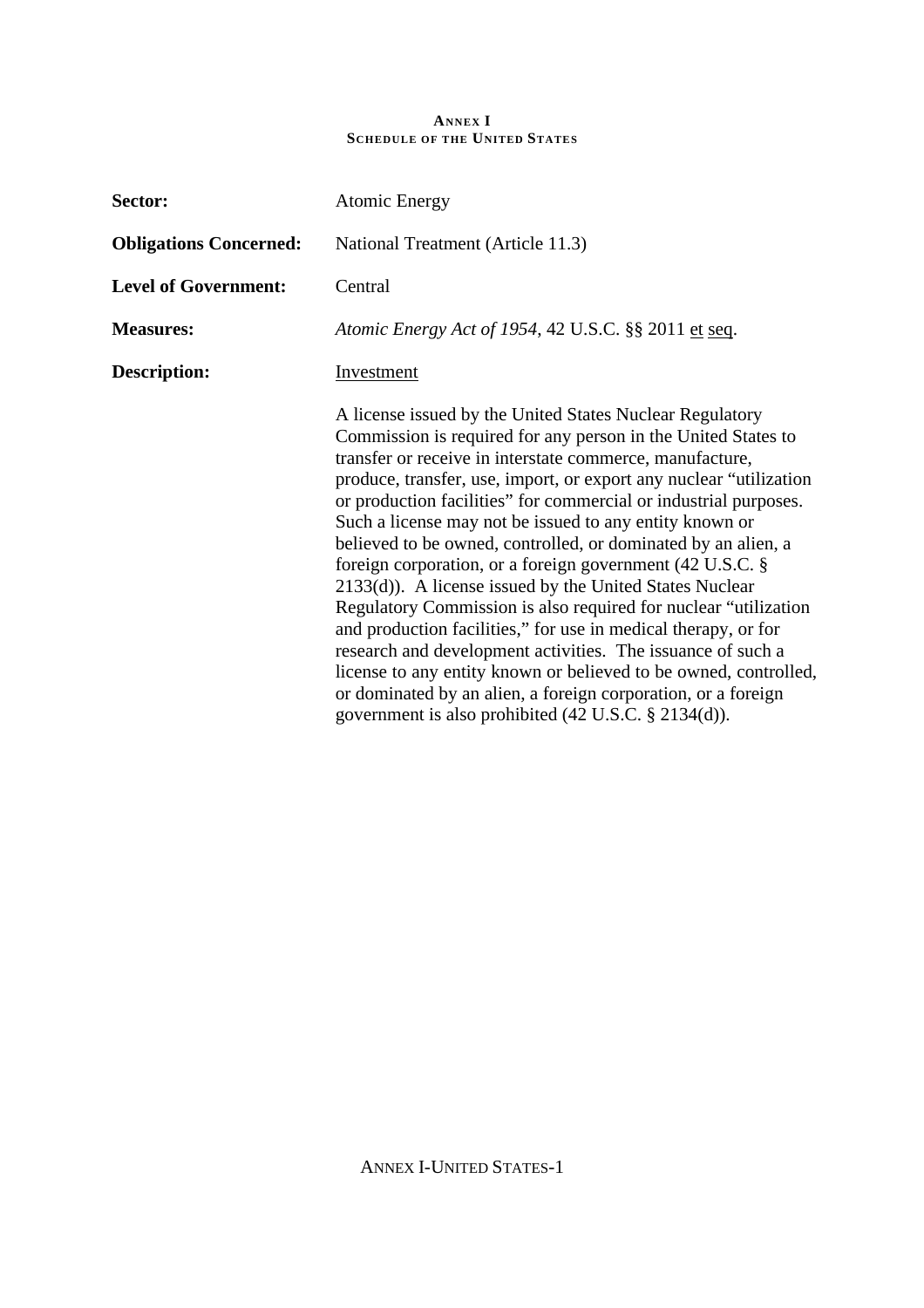| Sector:                       | <b>Business Services</b>                                                                                                                                                                                                                                                                                                                                                                                                                                                                                                                                                                |
|-------------------------------|-----------------------------------------------------------------------------------------------------------------------------------------------------------------------------------------------------------------------------------------------------------------------------------------------------------------------------------------------------------------------------------------------------------------------------------------------------------------------------------------------------------------------------------------------------------------------------------------|
| <b>Obligations Concerned:</b> | National Treatment (Article 10.2)<br>Local Presence (Article 10.5)                                                                                                                                                                                                                                                                                                                                                                                                                                                                                                                      |
| <b>Level of Government:</b>   | Central                                                                                                                                                                                                                                                                                                                                                                                                                                                                                                                                                                                 |
| <b>Measures:</b>              | Export Trading Company Act of 1982, 15 U.S.C. §§ 4011-4021                                                                                                                                                                                                                                                                                                                                                                                                                                                                                                                              |
|                               | 15 C.F.R. Part 325                                                                                                                                                                                                                                                                                                                                                                                                                                                                                                                                                                      |
| <b>Description:</b>           | <b>Cross-Border Trade in Services</b>                                                                                                                                                                                                                                                                                                                                                                                                                                                                                                                                                   |
|                               | Title III of the <i>Export Trading Company Act of 1982</i> authorizes<br>the Secretary of Commerce to issue "certificates of review"<br>with respect to export conduct. The Act provides for the<br>issuance of a certificate of review where the Secretary<br>determines, and the Attorney General concurs, that the export<br>conduct specified in an application will not have the<br>anticompetitive effects proscribed by the Act. A certificate of<br>review limits the liability under federal and state antitrust laws<br>in engaging in the export conduct certified.          |
|                               | Only a "person" as defined by the Act can apply for a<br>certificate of review. "Person" means "an individual who is a<br>resident of the United States; a partnership that is created under<br>and exists pursuant to the laws of any State or of the United<br>States; a State or local government entity; a corporation,<br>whether organized as a profit or nonprofit corporation, that is<br>created under and exists pursuant to the laws of any State or of<br>the United States; or any association or combination, by<br>contract or other arrangement, between such persons." |
|                               | A foreign national or enterprise may receive the protection<br>provided by a certificate of review by becoming a "member" of<br>a qualified applicant. The regulations define "member" to<br>mean "an entity (U.S. or foreign) that is seeking protection<br>under the certificate with the applicant. A member may be a<br>partner in a partnership or a joint venture; a shareholder of a<br>corporation; or a participant in an association, cooperative, or<br>other form of profit or nonprofit organization or relationship,<br>by contract or other arrangement."                |

ANNEX I-UNITED STATES-2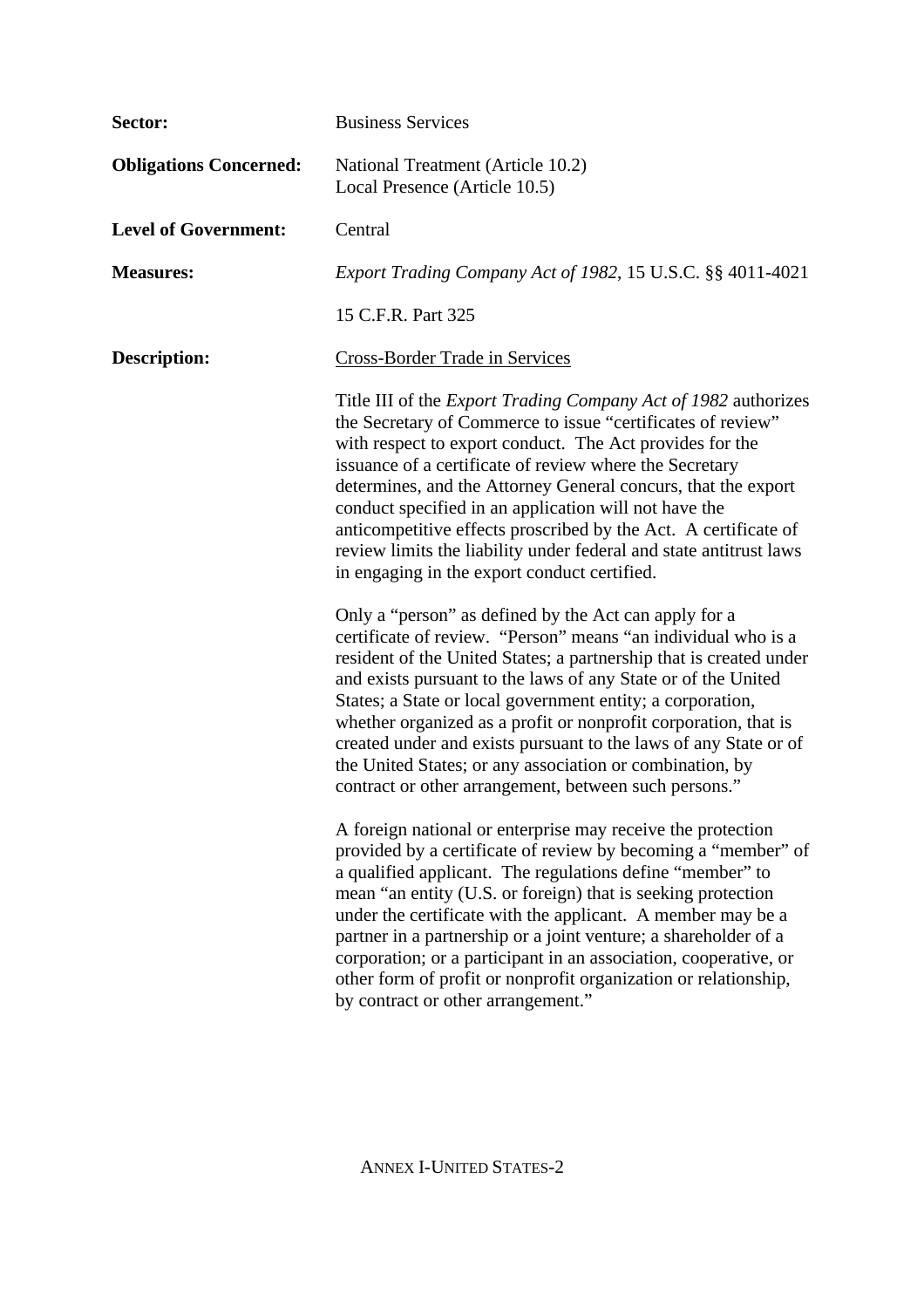| Sector:                       | <b>Business Services</b>                                                                                                                                                                                                                                                                                                                                                                                                          |
|-------------------------------|-----------------------------------------------------------------------------------------------------------------------------------------------------------------------------------------------------------------------------------------------------------------------------------------------------------------------------------------------------------------------------------------------------------------------------------|
| <b>Obligations Concerned:</b> | National Treatment (Article 10.2)<br>Local Presence (Article 10.5)                                                                                                                                                                                                                                                                                                                                                                |
| <b>Level of Government:</b>   | Central                                                                                                                                                                                                                                                                                                                                                                                                                           |
| <b>Measures:</b>              | Export Administration Act of 1979, as amended, 50 U.S.C. app.<br>2401-2420.                                                                                                                                                                                                                                                                                                                                                       |
|                               | International Emergency Economic Powers Act, 50 U.S.C. §§<br>1701-1706.                                                                                                                                                                                                                                                                                                                                                           |
|                               | Export Administration Regulations, 15 C.F.R. Parts 730<br>through 774.                                                                                                                                                                                                                                                                                                                                                            |
| <b>Description:</b>           | Cross-Border Trade in Services                                                                                                                                                                                                                                                                                                                                                                                                    |
|                               | With some limited exceptions, exports and reexports of<br>commodities, software, and technology subject to the Export<br>Administration Regulations require a license from the Bureau<br>of Industry and Security, U.S. Department of Commerce (BIS).<br>Certain activities of U.S. persons, wherever located, also<br>require a license from BIS. An application for a license must<br>be made by a person in the United States. |
|                               | In addition, release of controlled technology to a foreign<br>national in the United States is deemed to be an export to the<br>home country of the foreign national and requires the same<br>written authorization from BIS as an export from the territory<br>of the United States.                                                                                                                                             |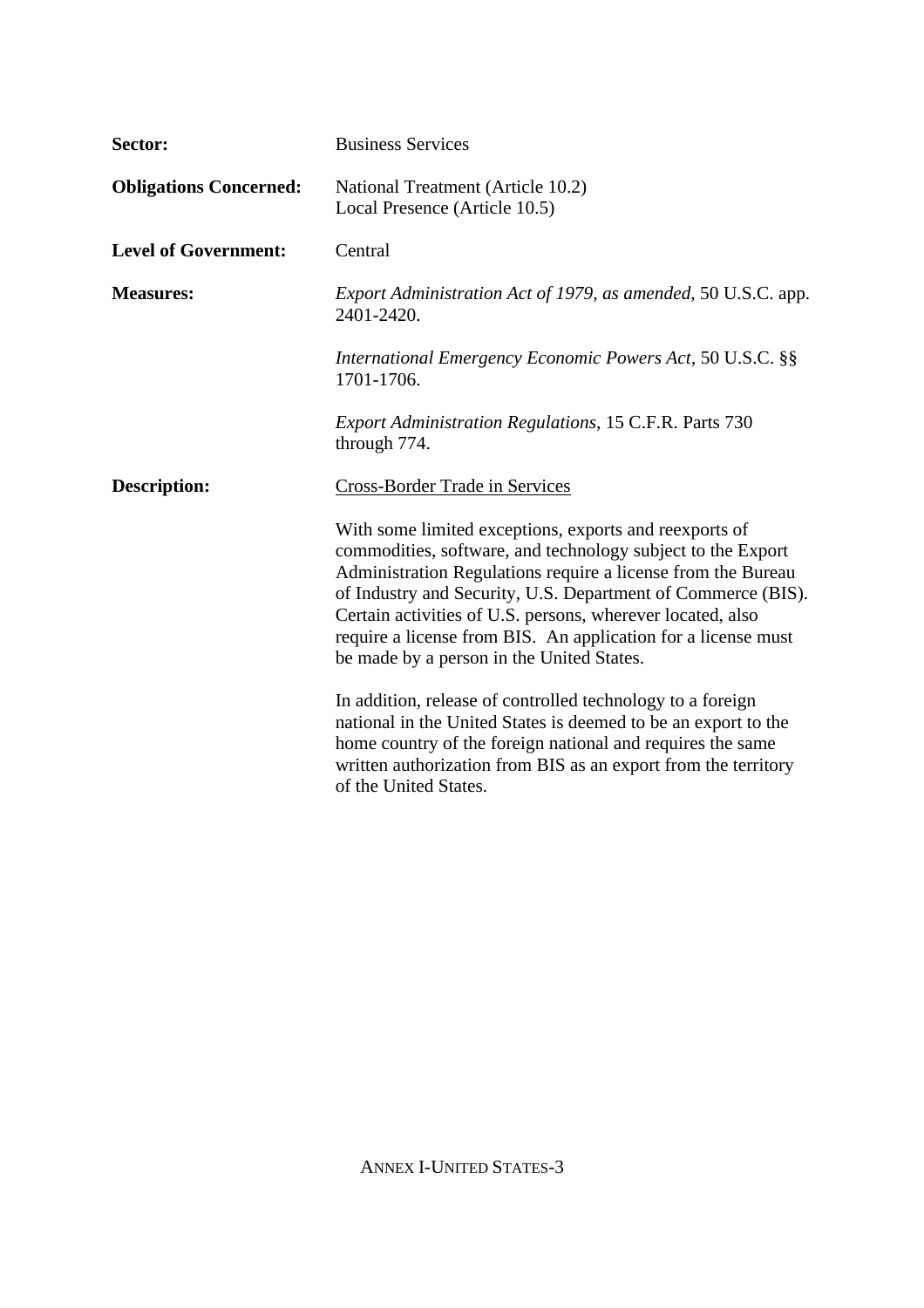| Sector:                       | Mining                                                                                                                                                                                                                                                                                                                                                                                                                                                                                                                                                                                                                                                                                                                                                                                                                                                                                                                                                      |
|-------------------------------|-------------------------------------------------------------------------------------------------------------------------------------------------------------------------------------------------------------------------------------------------------------------------------------------------------------------------------------------------------------------------------------------------------------------------------------------------------------------------------------------------------------------------------------------------------------------------------------------------------------------------------------------------------------------------------------------------------------------------------------------------------------------------------------------------------------------------------------------------------------------------------------------------------------------------------------------------------------|
| <b>Obligations Concerned:</b> | National Treatment (Article 11.3)<br>Most-Favored-Nation Treatment (Article 11.4)                                                                                                                                                                                                                                                                                                                                                                                                                                                                                                                                                                                                                                                                                                                                                                                                                                                                           |
| <b>Level of Government:</b>   | Central                                                                                                                                                                                                                                                                                                                                                                                                                                                                                                                                                                                                                                                                                                                                                                                                                                                                                                                                                     |
| <b>Measures:</b>              | Mineral Lands Leasing Act of 1920, 30 U.S.C. Chapter 3A                                                                                                                                                                                                                                                                                                                                                                                                                                                                                                                                                                                                                                                                                                                                                                                                                                                                                                     |
|                               | 10 U.S.C. § 7435                                                                                                                                                                                                                                                                                                                                                                                                                                                                                                                                                                                                                                                                                                                                                                                                                                                                                                                                            |
| <b>Description:</b>           | Investment                                                                                                                                                                                                                                                                                                                                                                                                                                                                                                                                                                                                                                                                                                                                                                                                                                                                                                                                                  |
|                               | Under the Mineral Lands Leasing Act of 1920, aliens and<br>foreign corporations may not acquire rights-of-way for oil or<br>gas pipelines, or pipelines carrying products refined from oil<br>and gas, across on-shore federal lands or acquire leases or<br>interests in certain minerals on on-shore federal lands, such as<br>coal or oil. Non-U.S. citizens may own a 100 percent interest<br>in a domestic corporation that acquires a right-of-way for oil or<br>gas pipelines across on-shore federal lands, or that acquires a<br>lease to develop mineral resources on on-shore federal lands,<br>unless the foreign investor's home country denies similar or<br>like privileges for the mineral or access in question to U.S.<br>citizens or corporations, as compared with the privileges it<br>accords to its own citizens or corporations or to the citizens or<br>corporations of other countries $(30 \text{ U.S.C. }$ §§ 181, 185 $(a)$ ). |
|                               | Nationalization is not considered to be denial of similar or like<br>privileges.                                                                                                                                                                                                                                                                                                                                                                                                                                                                                                                                                                                                                                                                                                                                                                                                                                                                            |
|                               | Foreign citizens, or corporations controlled by them, are<br>restricted from obtaining access to federal leases on Naval<br>Petroleum Reserves if the laws, customs, or regulations of their<br>country deny the privilege of leasing public lands to citizens or<br>corporations of the United States (10 U.S.C. § 7435).                                                                                                                                                                                                                                                                                                                                                                                                                                                                                                                                                                                                                                  |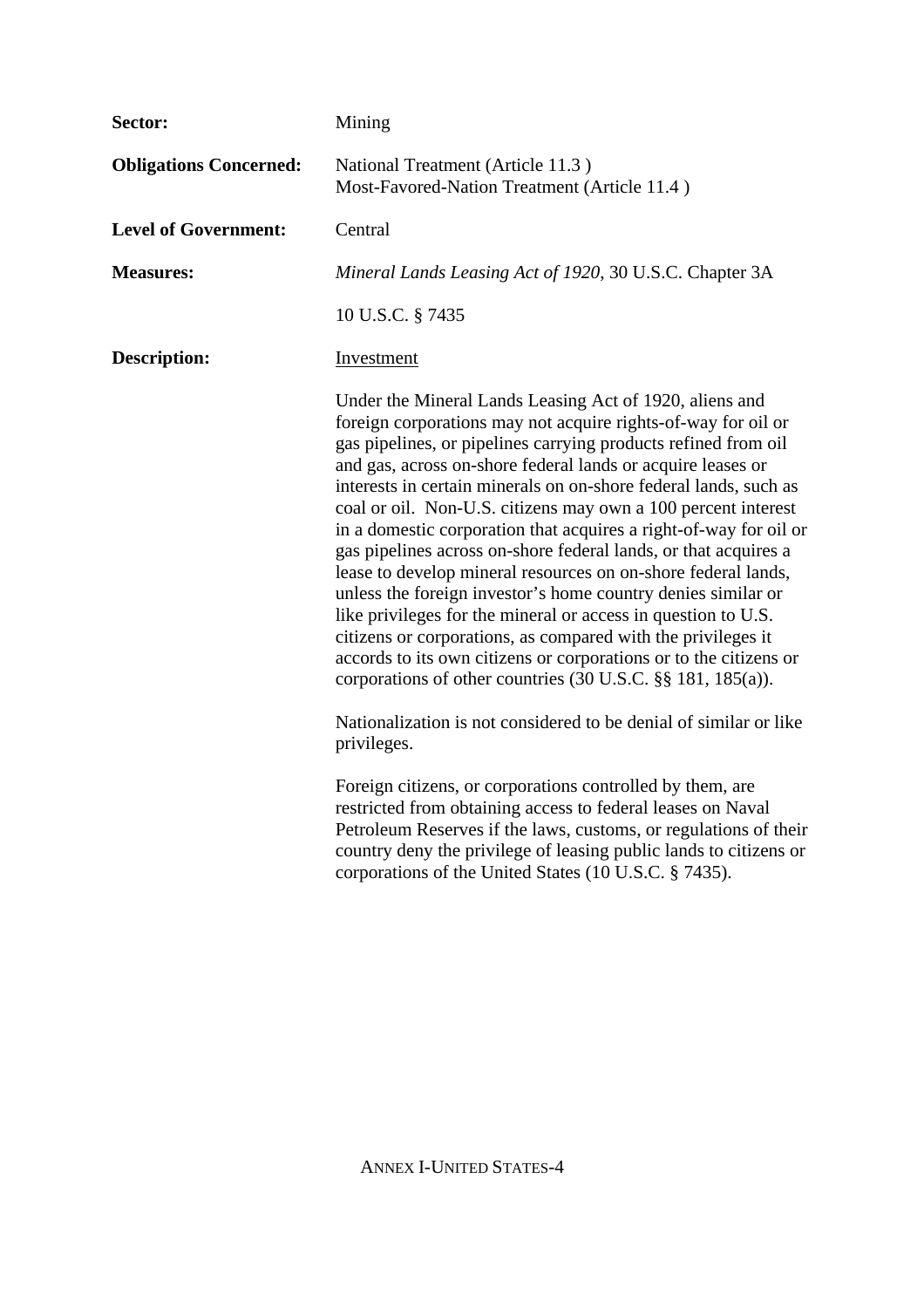| Sector:                       | All Sectors                                                                                                                                                                           |
|-------------------------------|---------------------------------------------------------------------------------------------------------------------------------------------------------------------------------------|
| <b>Obligations Concerned:</b> | National Treatment (Article 11.3)<br>Most-Favored-Nation Treatment (Article 11.4)                                                                                                     |
| <b>Level of Government:</b>   | Central                                                                                                                                                                               |
| <b>Measures:</b>              | 22 U.S.C. §§ 2194 and 2198(c)                                                                                                                                                         |
| Description:                  | Investment                                                                                                                                                                            |
|                               | The Overseas Private Investment Corporation insurance and<br>loan guarantees are not available to certain aliens, foreign<br>enterprises, or foreign-controlled domestic enterprises. |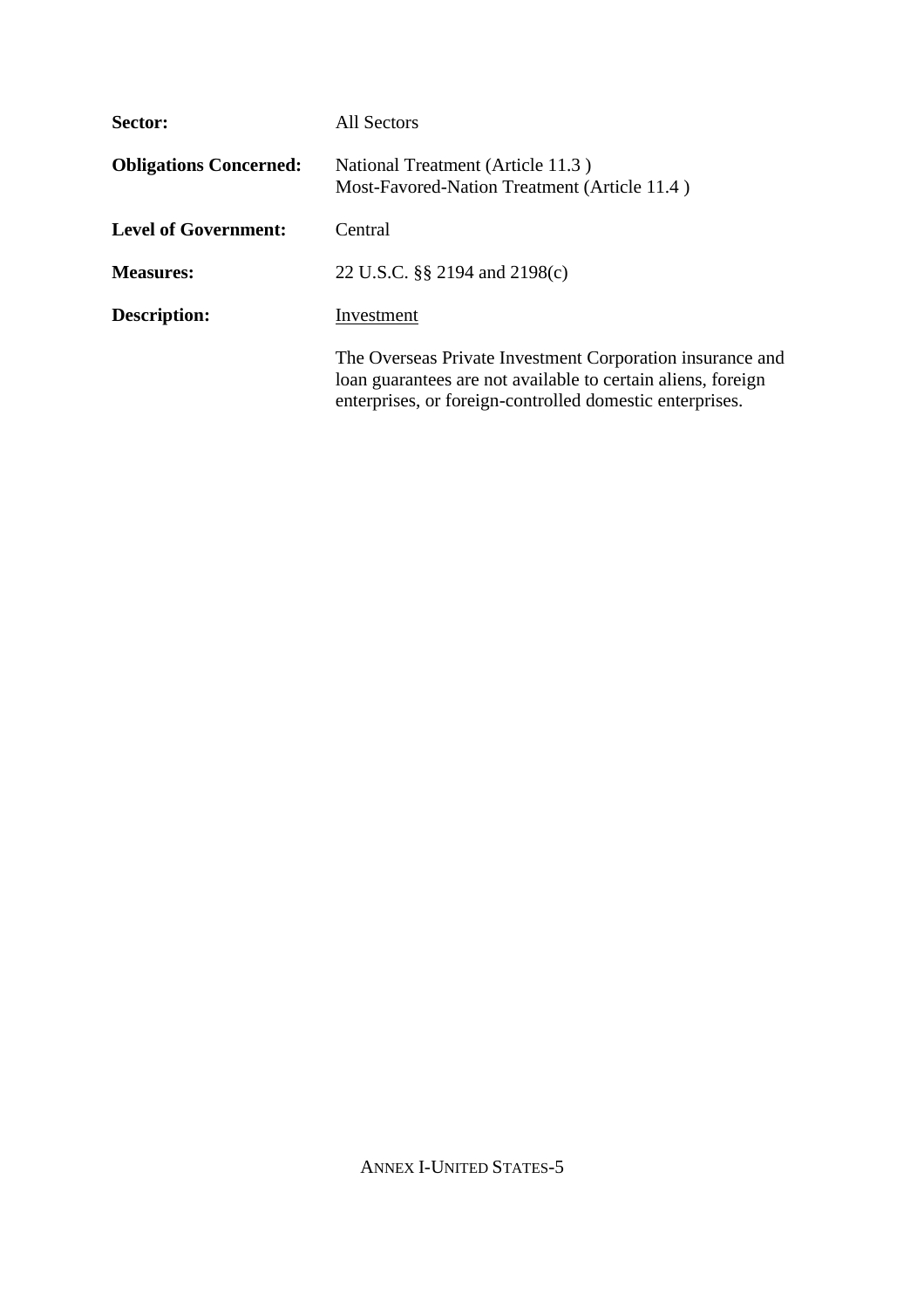| Sector:                       | <b>Air Transportation</b>                                                                                                                                                                                                                                                                                                                                                                                                                                                                                                                                  |
|-------------------------------|------------------------------------------------------------------------------------------------------------------------------------------------------------------------------------------------------------------------------------------------------------------------------------------------------------------------------------------------------------------------------------------------------------------------------------------------------------------------------------------------------------------------------------------------------------|
| <b>Obligations Concerned:</b> | National Treatment (Article 11.3)<br>Most-Favored-Nation Treatment (Article 11.4)<br>Senior Management and Boards of Directors (Article 11.10)                                                                                                                                                                                                                                                                                                                                                                                                             |
| <b>Level of Government:</b>   | Central                                                                                                                                                                                                                                                                                                                                                                                                                                                                                                                                                    |
| <b>Measures:</b>              | 49 U.S.C. Subtitle VII, Aviation Programs<br>14 C.F. R. Part 297 (foreign freight forwarders); 14 C.F.R. Part<br>380, Subpart E (registration of foreign (passenger) charter<br>operators)                                                                                                                                                                                                                                                                                                                                                                 |
| <b>Description:</b>           | <b>Investment</b>                                                                                                                                                                                                                                                                                                                                                                                                                                                                                                                                          |
|                               | Only air carriers that are "citizens of the United States" may<br>operate aircraft in domestic air service (cabotage) and may<br>provide international scheduled and non-scheduled air service<br>as U.S. air carriers.                                                                                                                                                                                                                                                                                                                                    |
|                               | U.S. citizens also have blanket authority to engage in indirect<br>air transportation activities (air freight forwarding and<br>passenger charter activities other than as actual operators of the<br>aircraft). In order to conduct such activities, non-U.S. citizens<br>must obtain authority from the Department of Transportation.<br>Applications for such authority may be rejected for reasons<br>relating to the failure of effective reciprocity, or if the<br>Department of Transportation finds that it is in the public<br>interest to do so. |
|                               | Under 49 U.S.C. $\S$ 40102(a)(15), a citizen of the United<br>States" means: an individual who is a U.S. citizen; or a<br>partnership in which each member is a U.S. citizen; or a U.S.<br>corporation of which the president and at least two-thirds of the<br>board of directors and other managing officers are U.S.<br>citizens, which is under the actual control of U.S. citizens, and<br>in which at least seventy-five percent of the voting interest in<br>the corporation is owned or controlled by U.S. citizens.                               |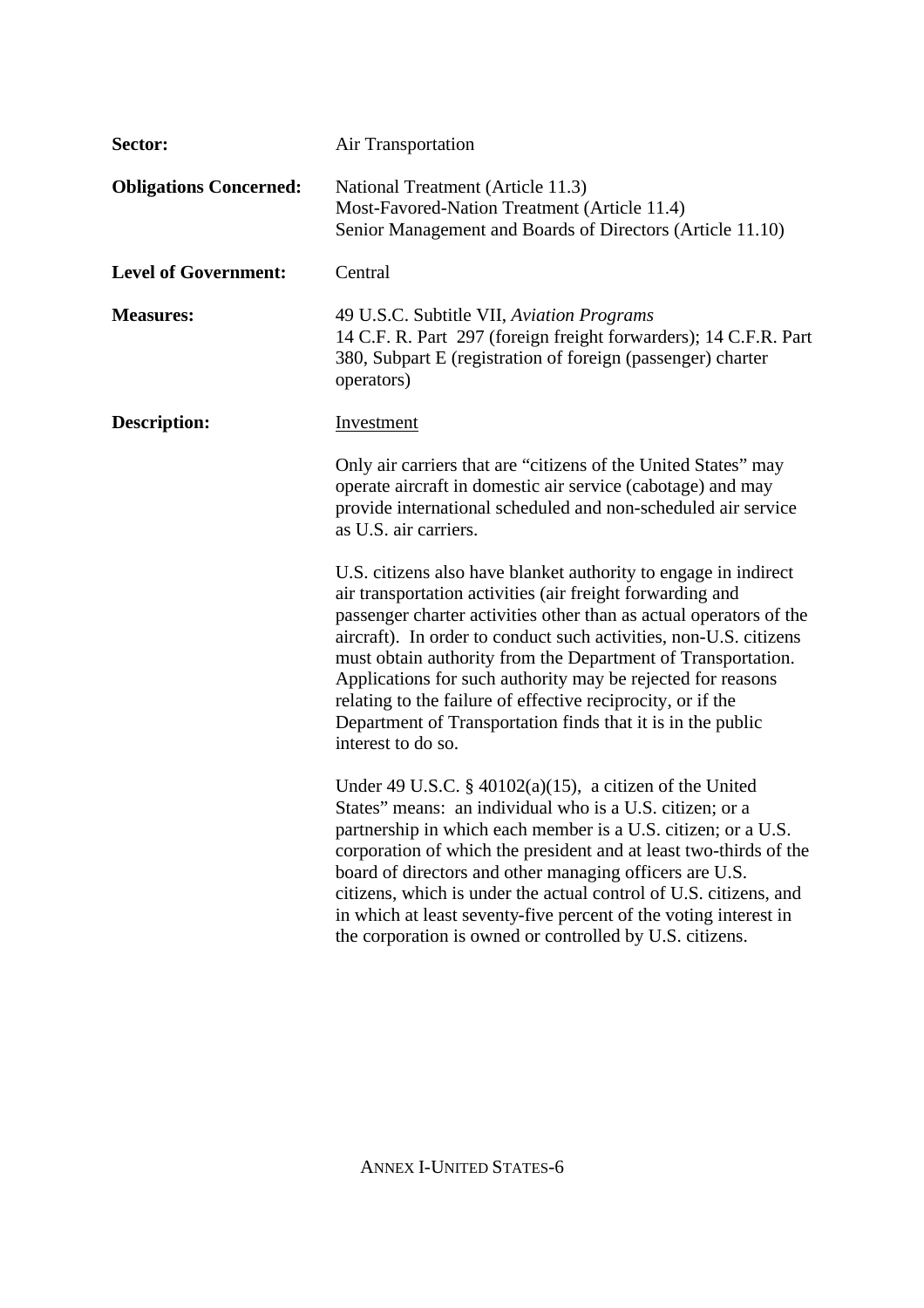| Sector:                       | <b>Air Transportation</b>                                                                                                                                                                                                                                                                                                                                                                                                                                                                                                                                                                                                                                                                                                                                                                                                                                                                                                |
|-------------------------------|--------------------------------------------------------------------------------------------------------------------------------------------------------------------------------------------------------------------------------------------------------------------------------------------------------------------------------------------------------------------------------------------------------------------------------------------------------------------------------------------------------------------------------------------------------------------------------------------------------------------------------------------------------------------------------------------------------------------------------------------------------------------------------------------------------------------------------------------------------------------------------------------------------------------------|
| <b>Obligations Concerned:</b> | National Treatment (Articles 10.2 and 11.3)<br>Most-Favored-Nation Treatment (Article 10.3 and 11.4)<br>Local Presence (Article 10.5.)<br>Senior Management and Boards of Directors (Article 11.10)                                                                                                                                                                                                                                                                                                                                                                                                                                                                                                                                                                                                                                                                                                                      |
| <b>Level of Government:</b>   | Central                                                                                                                                                                                                                                                                                                                                                                                                                                                                                                                                                                                                                                                                                                                                                                                                                                                                                                                  |
| <b>Measures:</b>              | 49 U.S.C., Subtitle VII, Aviation Programs<br>49 U.S.C. § 41703                                                                                                                                                                                                                                                                                                                                                                                                                                                                                                                                                                                                                                                                                                                                                                                                                                                          |
|                               | 14 C.F.R. Part 375                                                                                                                                                                                                                                                                                                                                                                                                                                                                                                                                                                                                                                                                                                                                                                                                                                                                                                       |
| <b>Description:</b>           | <b>Cross-Border Trade in Services</b>                                                                                                                                                                                                                                                                                                                                                                                                                                                                                                                                                                                                                                                                                                                                                                                                                                                                                    |
|                               | Authorization from the Department of Transportation is<br>1.<br>required for the provision of specialty air services in the<br>territory of the United States.*                                                                                                                                                                                                                                                                                                                                                                                                                                                                                                                                                                                                                                                                                                                                                          |
|                               | Investment                                                                                                                                                                                                                                                                                                                                                                                                                                                                                                                                                                                                                                                                                                                                                                                                                                                                                                               |
|                               | "Foreign civil aircraft" require authority from the<br>2.<br>Department of Transportation to conduct specialty air services<br>in the territory of the United States. "Foreign civil aircraft" are<br>aircraft of foreign registry or aircraft of U.S. registry that are<br>owned, controlled, or operated by persons who are not citizens<br>or permanent residents of the United States (14 C.F.R. § 375.1).<br>Under 49 U.S.C. a citizen of the United States means an<br>individual who is a U.S. citizen or a partnership in which each<br>member is a U.S. citizen or a U.S. corporation of which the<br>president and at least two-thirds of the board of directors and<br>other managing officers are U.S. citizens, which is under the<br>actual control of U.S. citizens, and in which at least seventy-<br>five percent of the voting interest in the corporation is owned or<br>controlled by U.S. citizens. |
|                               | *A person of Australia will be able to obtain such an<br>authorization given the application of Chapter Ten (Cross-<br>Border Trade in Services) to specialty air services.                                                                                                                                                                                                                                                                                                                                                                                                                                                                                                                                                                                                                                                                                                                                              |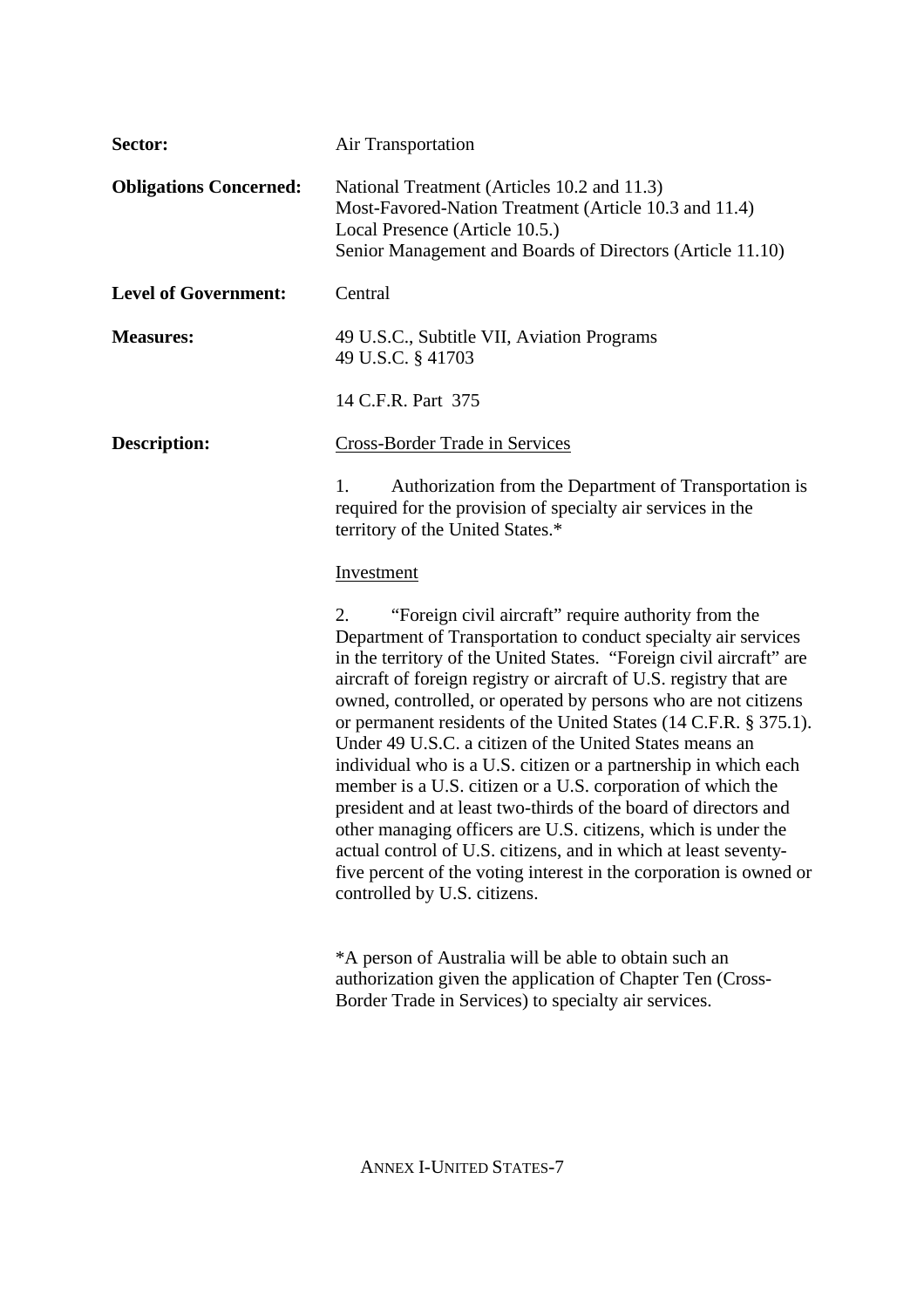| Sector:                       | <b>Transportation Services - Customs Brokers</b>                                                                                                                                                                                                                                                                                                                                                                              |
|-------------------------------|-------------------------------------------------------------------------------------------------------------------------------------------------------------------------------------------------------------------------------------------------------------------------------------------------------------------------------------------------------------------------------------------------------------------------------|
| <b>Obligations Concerned:</b> | National Treatment (Articles 10.2 and 11.3)<br>Local Presence (Article 10.5)                                                                                                                                                                                                                                                                                                                                                  |
| <b>Level of Government:</b>   | Central                                                                                                                                                                                                                                                                                                                                                                                                                       |
| <b>Measures:</b>              | 19 U.S.C. § 1641(b)                                                                                                                                                                                                                                                                                                                                                                                                           |
| <b>Description:</b>           | Cross-Border Trade in Services and Investment                                                                                                                                                                                                                                                                                                                                                                                 |
|                               | A customs broker's license is required to conduct customs<br>business on behalf of another person. Only U.S. citizens may<br>obtain such a license. A corporation, association, or<br>partnership established under the law of any state may receive a<br>customs broker's license if at least one officer of the<br>corporation or association, or one member of the partnership,<br>holds a valid customs broker's license. |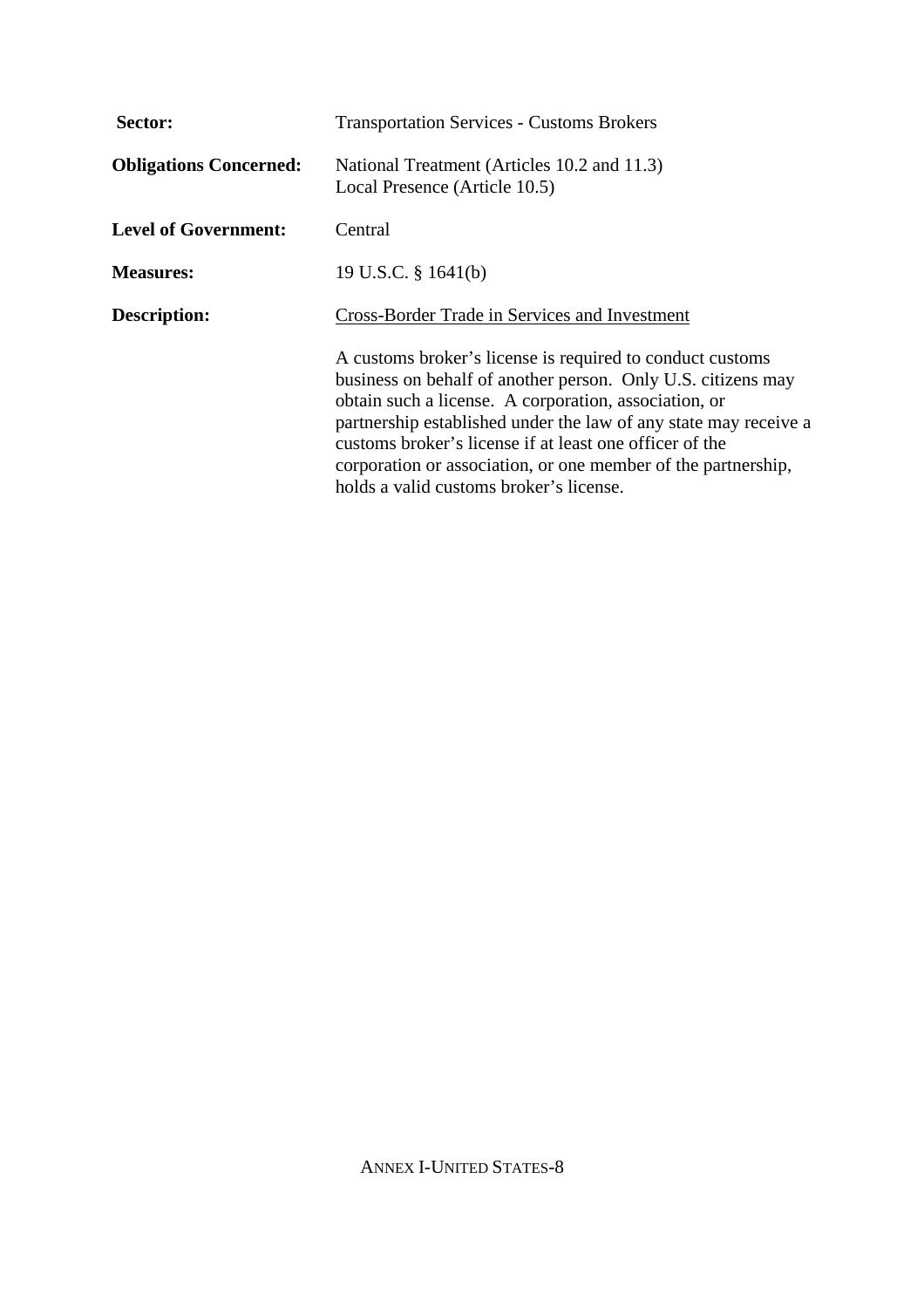| Sector:                       | All Sectors                                                                                                                                                                                                                                                                                                                                |
|-------------------------------|--------------------------------------------------------------------------------------------------------------------------------------------------------------------------------------------------------------------------------------------------------------------------------------------------------------------------------------------|
| <b>Obligations Concerned:</b> | National Treatment (Article 11.3)<br>Most-Favored-Nation Treatment (Article 11.4)                                                                                                                                                                                                                                                          |
| <b>Level of Government:</b>   | Central                                                                                                                                                                                                                                                                                                                                    |
| <b>Measures:</b>              | Securities Act of 1933, 15 U.S.C. §§ 77C(b), 77f, 77g, 77h, 77j,<br>and $77s(a)$                                                                                                                                                                                                                                                           |
|                               | 17 C.F.R. §§ 230.251 and 230.405                                                                                                                                                                                                                                                                                                           |
|                               | Securities Exchange Act of 1934, 15 U.S.C. §§ 781, 78m,<br>$78o(d)$ , and $78w(a)$                                                                                                                                                                                                                                                         |
|                               | 17 C.F.R. § 240.12b-2                                                                                                                                                                                                                                                                                                                      |
| <b>Description:</b>           | Investment                                                                                                                                                                                                                                                                                                                                 |
|                               | Foreign firms, except for certain Canadian issuers, may not use<br>the small business registration forms under the Securities Act<br>of 1933 to register public offerings of securities or the small<br>business registration forms under the Securities Exchange Act<br>of 1934 to register a class of securities or file annual reports. |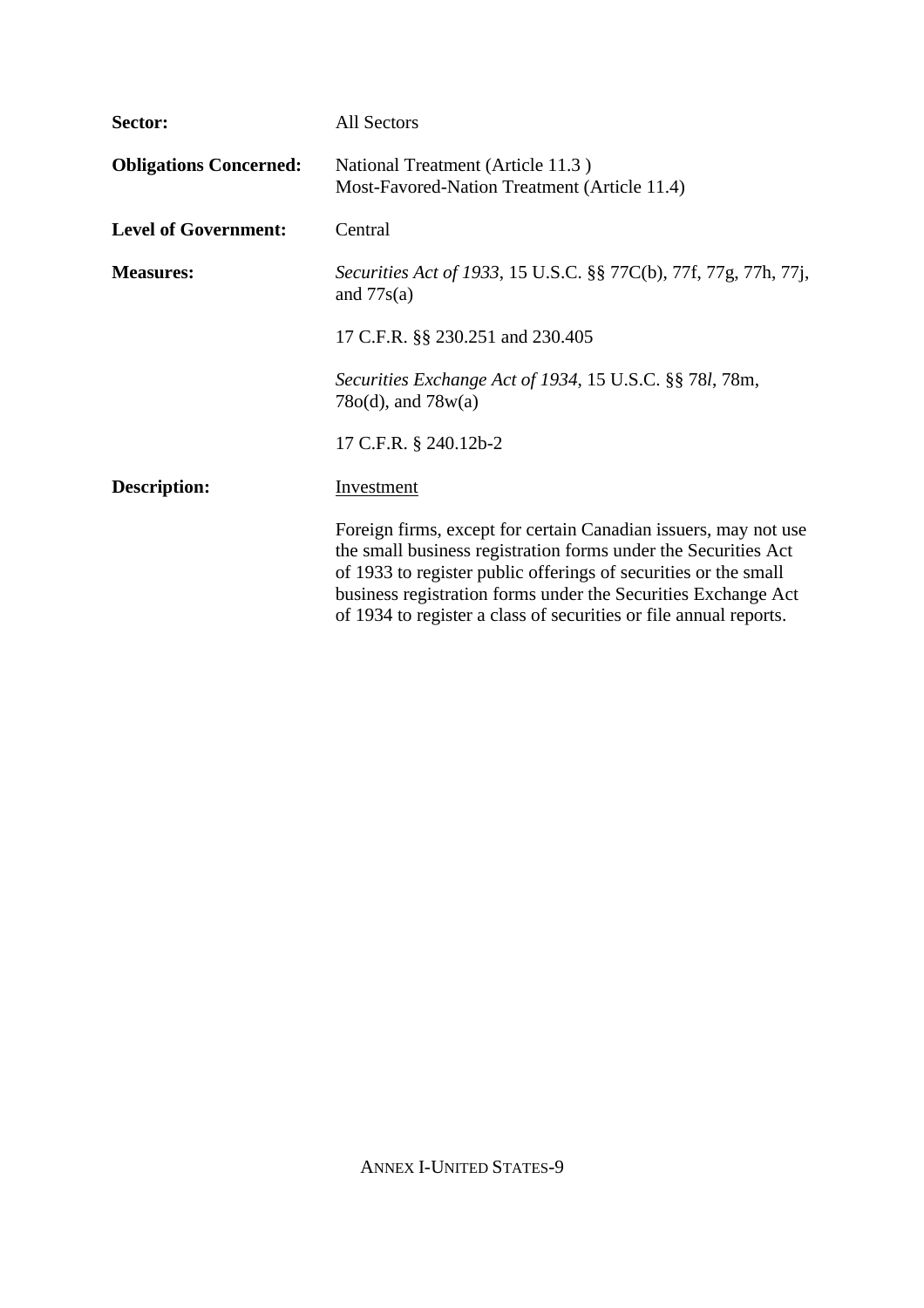| Sector:                       | Communications – Radiocommunications                                                                                                                                                                                                         |
|-------------------------------|----------------------------------------------------------------------------------------------------------------------------------------------------------------------------------------------------------------------------------------------|
| <b>Obligations Concerned:</b> | National Treatment (Article 11.3)                                                                                                                                                                                                            |
| <b>Level of Government:</b>   | Central                                                                                                                                                                                                                                      |
| <b>Measures:</b>              | 47 U.S.C. § 310<br>Foreign Participation Order 12 FCC Red 23841 (1997)                                                                                                                                                                       |
| Description:                  | Investment                                                                                                                                                                                                                                   |
|                               | The United States reserves the right to restrict ownership of<br>radio licenses in accordance with the above statutory and<br>regulatory provisions. Radiocommunications consists of all<br>communications by radio, including broadcasting. |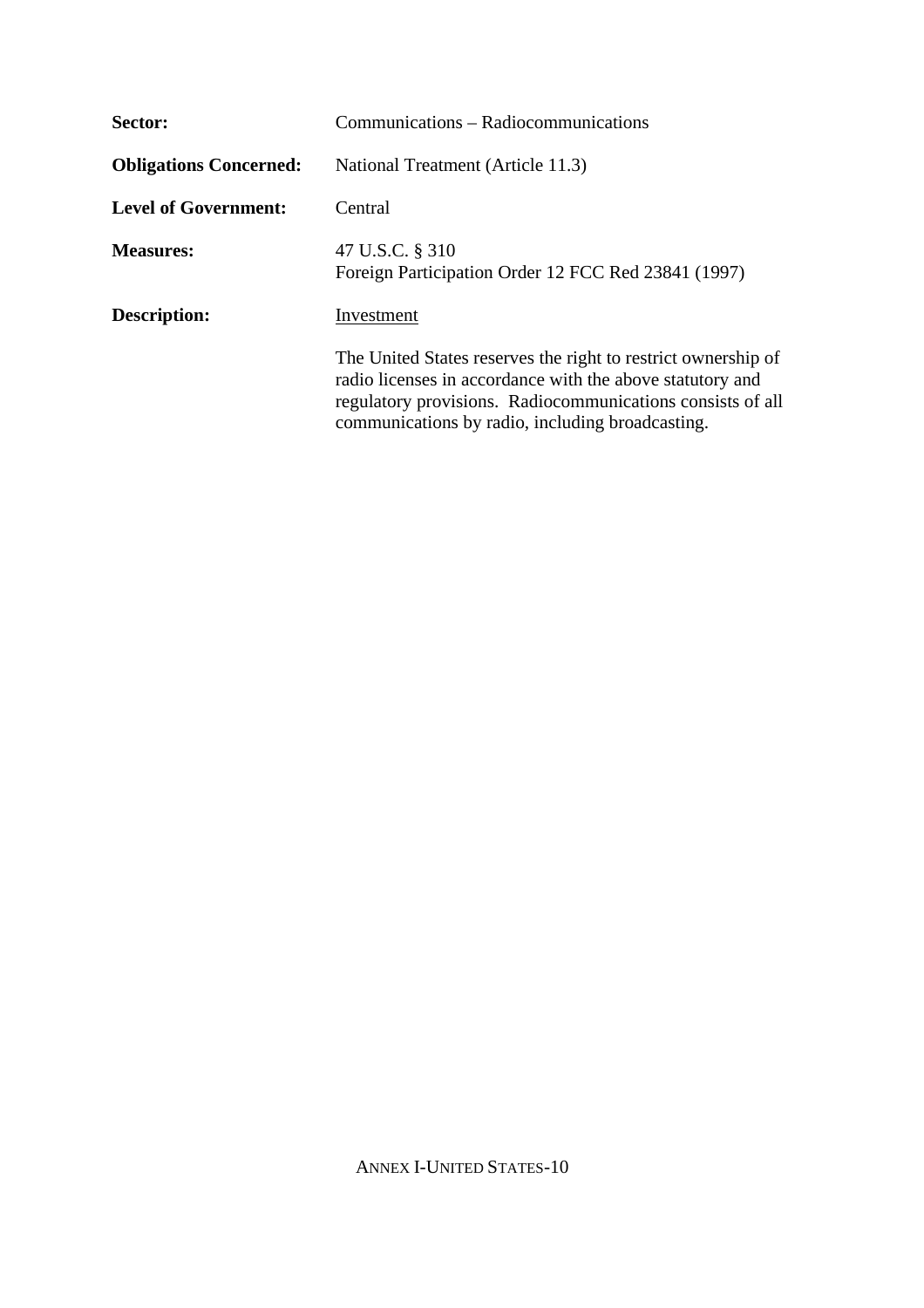| Sector:                       | Professional Services - Patent Attorneys, Patent Agents, and<br>Other Practice before the Patent and Trademark Office                                                                                                                                                                                                                                                                                                                                                                                                            |
|-------------------------------|----------------------------------------------------------------------------------------------------------------------------------------------------------------------------------------------------------------------------------------------------------------------------------------------------------------------------------------------------------------------------------------------------------------------------------------------------------------------------------------------------------------------------------|
| <b>Obligations Concerned:</b> | National Treatment (Article 10.2)<br>Most-Favored-Nation Treatment (Article 10.3)<br>Local Presence (Article 10.5)                                                                                                                                                                                                                                                                                                                                                                                                               |
| <b>Level of Government:</b>   | Central                                                                                                                                                                                                                                                                                                                                                                                                                                                                                                                          |
| <b>Measures:</b>              | 35 U.S.C. Chapter 3 (practice before the U.S. Patent and<br>Trademark Office)                                                                                                                                                                                                                                                                                                                                                                                                                                                    |
|                               | 37 C.F.R. Part 10 (representation of others before the U.S.<br>Patent and Trademark Office)                                                                                                                                                                                                                                                                                                                                                                                                                                      |
| <b>Description:</b>           | <b>Cross-Border Trade in Services</b>                                                                                                                                                                                                                                                                                                                                                                                                                                                                                            |
|                               | As a condition to be registered to practice for others before the<br>U.S. Patent and Trademark Office (USPTO):                                                                                                                                                                                                                                                                                                                                                                                                                   |
|                               | a patent attorney must be a U.S. citizen or an alien<br>(a)<br>lawfully residing in the United States (37 C.F.R. §<br>$10.6(a)$ ;                                                                                                                                                                                                                                                                                                                                                                                                |
|                               | (b)<br>a patent agent must be a U.S. citizen, an alien lawfully<br>residing in the United States, or a non-resident who is<br>registered to practice in a country that permits patent<br>agents registered to practice before the USPTO to<br>practice in that country; the latter is permitted to<br>practice for the limited purpose of presenting and<br>prosecuting patent applications of applicants located in<br>the country in which he or she resides (37 C.F.R.<br>$§10.6(c)$ ; and                                    |
|                               | (c)<br>a practitioner in trademark and non-patent cases must be<br>an attorney licensed in the United States, a<br>"grandfathered" agent, an attorney licensed to practice<br>in a country that accords equivalent treatment to<br>attorneys licensed in the United States, or an agent<br>registered to practice in such a country; the latter two<br>are permitted to practice for the limited purpose of<br>representing parties located in the country in which he<br>or she resides $(37 \text{ C.F.R. } § 10.14(a)-(c))$ . |

ANNEX I-UNITED STATES-11